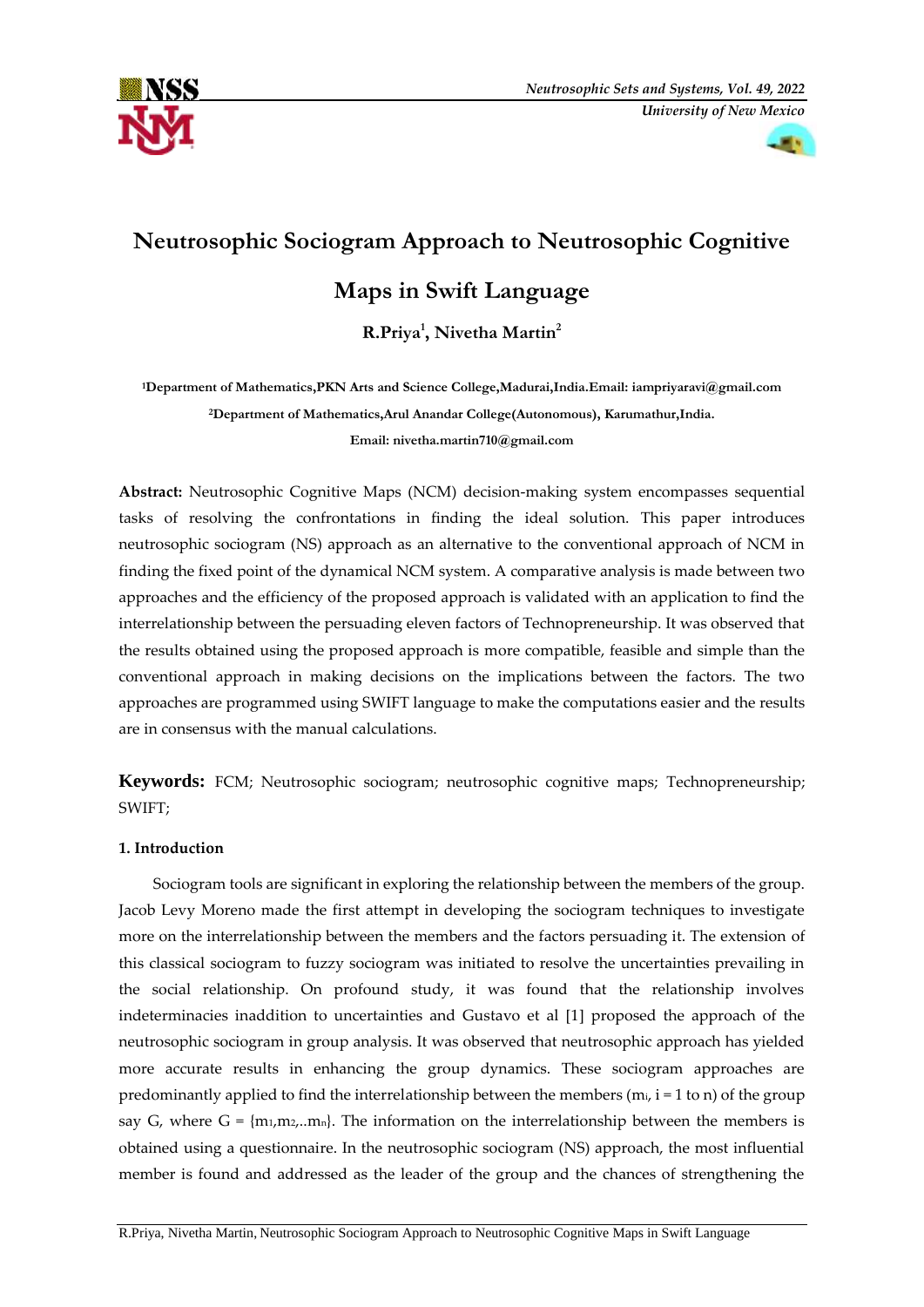relationship between the members are also determined. The modalities of these approaches are in coherence with Fuzzy Cognitive Maps and Neutrosophic Cognitive Maps. Kosko [2] introduced Fuzzy Cognitive maps (FCM) by incorporating the elements of fuzzy to the theory of Cognitive maps. FCM has extensive applications in various fields. To mention a few, Jason et al [3]developed FCM model to draw inferences on the impacts of learner's comprehension. Senniappan et al [4]proposed an FCM model to categorize concrete forms. Chrispen [5] applied FCM models to study the social aspects of livelihood. Abdollah [6] presented a review of different FCM models used in medicine.FCM decision-making models were constructed for making optimal decisions on agriculture by Makrinos et al [7] . Papageorgiou et al[8] developed a model for making decisions on environmental aspects and cotton yield. Song et al [9] Katarzyna et al [10] extended FCM models to make predictions, Antonie et al [ 11]made an attempt to extend FCM for further explorations. Papageorgiou et al [12] discussed the various methods and algorithms of FCM models. Felix et al [13] described the various software used for the computational purpose of FCM models.

FCM is a directed graph with nodes and arcs representing the decisive factors of the problems and their relationship respectively. The edge weights belong to {-1,0,1} states the influencing nature of the relationship between the factors. The value 1 denotes the positive kind of influence, -1 represents the negative kind of influence and the value 0 symbolizes null influence. The connection matrix of order n×n is derived from the FCM graphical representation of n factors. A general representation of FCM has nodes of the form C<sub>1</sub>,C<sub>2</sub>...Cn and the instantaneous vector V of the form V= (V<sub>1</sub>,V<sub>2</sub>,..V<sub>n</sub>), where V<sup>i</sup> takes the value 0 or 1 signifying ON or OFF position of the factors. For instance a decision-making problem on finding the factors causing gestational diabetics is considered with five factors say C1,C2,C3,C4,C5, here  $V = (V_1 V_2 V_3 V_4 V_5)$  where vi takes the value 0 or 1 signifying the ON or OFF position of the factors if  $V = (1 0 0 0 0)$  then it signifies that the first factor is in ON position and other factors are in OFF position. FCM with a directed cycle formed by the edges has feedback and it becomes a dynamical system. The passing of this vector into the respective connection matrix M of order  $5 \times 5$  results in another vector and the threshold function is used to update the values by assigning 1 to the values of the vector greater than 1, -1 to the values of the vector lesser than -1. The equilibrium state of the dynamical system is called the hidden pattern and it occurs when the vector with any of the factors kept in ON position is repeated after successive passing and threshold of the vectors. If the equilibrium state is a unique vector then it is called the fixed point and if it settles in the form of V1  $\rightarrow$  V2  $\rightarrow$  ... V5  $\rightarrow$  V1 then it is termed as a limit cycle. Here Vi denotes the ON position of the ith factor respectively and the OFF position of the remaining other factors. These are the underlying concepts of FCM involved in making optimal decisions.

Neutrosophic Cognitive maps (NCM) also involves the same aspects with the inclusion of indeterminacy. The edge weight set of NCM is {-1,0,*I*,1} and the elements of the instantaneous vector assume the values 0,1, *I.* NCM was first developed by Smarandache and Vasantha Kandasamy [14].NCM models are extended to combined overlap models and neutrosophic relational maps models for decision-making. Gaurav et al [15] used genetic algorithm in NCM models. NCM has extensive applications as FCM models in diagnosis [16], medicine[17], situational analysis[18,19], pandemic causative factors [20], decision-making [ 21-25],impact of imaginative play on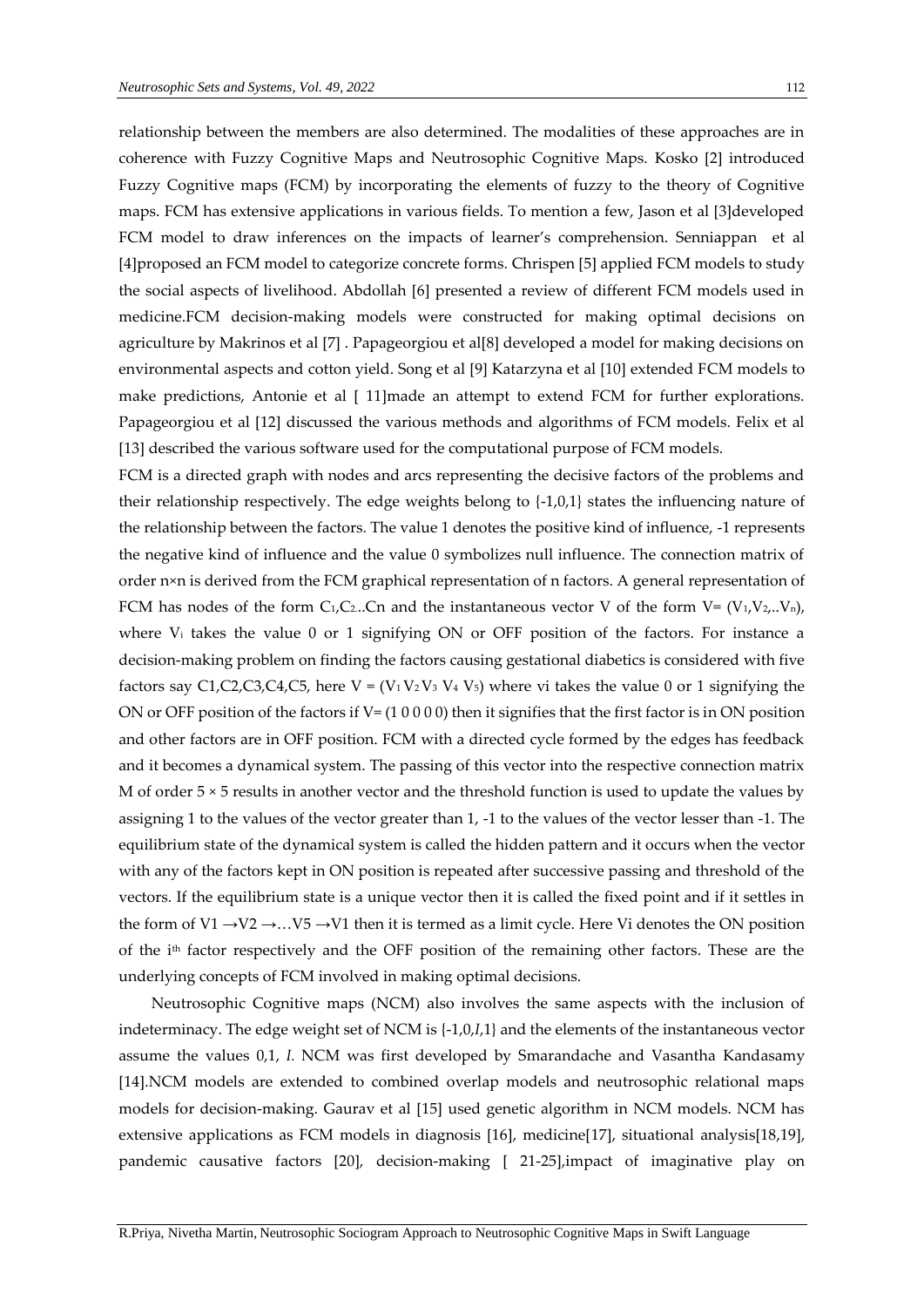children[26], religious impacts[27].Banerjee et al [28] compared FCM and NCM models and suggested NCM models be more compatible.NCM decision-making models are also developed to make optimal decisions on various dimensions of society, science and technology. On profound analysis, FCM and NCM model approaches appear to be similar to the approaches of Fuzzy and Neutrosophic Sociogram. FCM & NCM models determine the most influential factors and their interrelational impacts in which the latter considers indeterminacy, whereas Fuzzy and neutrosophic sociogram approaches determine the most influential person of the group and the extent of relational compatibility between the members of the group. The approach of Fuzzy sociogram was used in developing a new genre of FCM model by Jegan et al [29] to study the emotional intelligence of the students. FCM models with and without fuzzy sociogram approach were compared and the ranking of the factors in both the cases was the same and it was suggested to incorporate fuzzy sociogram approach in FCM model development. Based on this new sociogram approach in FCM models, this paper proposes the integration of the neutrosophic sociogram approach in the NCM model. In a NCM model, the indeterminacy between the factors is considered and the relational impacts between the factors are determined. The positive, negative or indeterminate influential status between the factors can be determined but there is no space to make a prediction on the extent of resolving indeterminate relational impacts between the factors. Also the indeterminacy between the factors on subjecting to computations gets retained as indeterminate values itself at certain instances. These are some of the constraints of decision making using NCM models. To overcome this shortcoming of NCM models, the neutrosophic sociogram approach shall be used as an alternative approach to the NCM model. The proposed approach is compared with the conventional NCM model. The efficiency of the two model approaches is tested by applying to the factors influencing Technopreneurship. SWIFT language is used to write coding for the two approaches to ease the computation and to draw the results instantly. The paper is structured as follows: Section 2 presents the origin and the development of the proposed NS integrated NCM approach; section 3 consists of the application of the proposed approach; section 4 discusses the results and the last section concludes the work.

#### **2. Origin and Development of the Proposed Approach**

 This section presents the origin and the development of the proposedneutrosophic sociogram alternative approach to NCM.

A neutrosophic cognitive map is a neutrosophic directed graph (a directed graph with atleast one edge of indeterminate nature) with factors as nodes and their interrelationship as edges. The edge weight assume the values belonging to the set  $\{-1,1,0,1\}$ , where  $-1$  indicated the negative interrelational impacts, I denotes the indeterminacy relation between the factors, 0 signifies void interrelational impacts and 1 represents the positive interrelational impacts.

Let us consider the factors contributing to environmental catastrophe, say E1, E2, E3, E4, E5. It is assumed that the following connection matrix (say M) is determined based on the questionnaire given to the experts.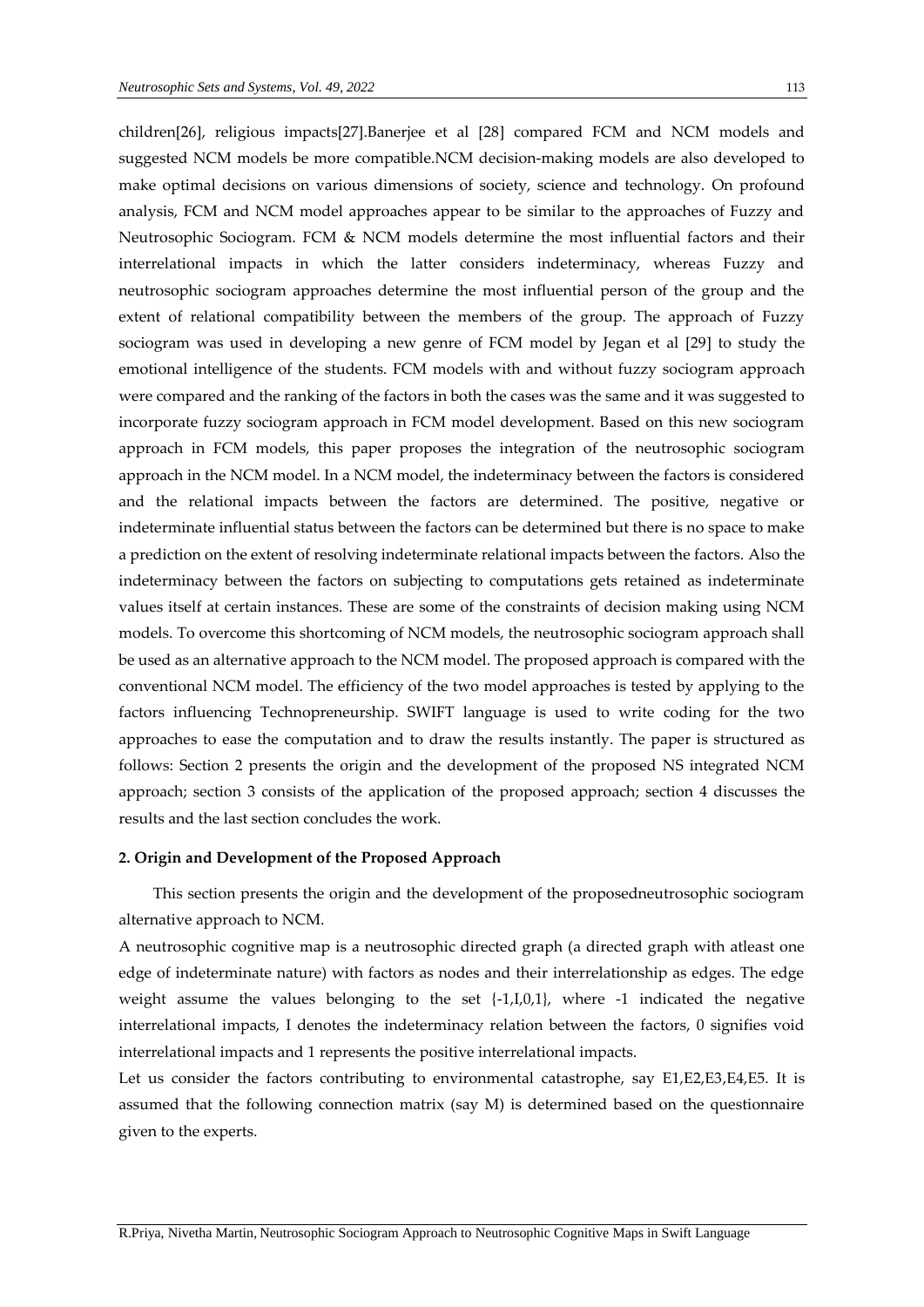|       |                | $\rm E1$ | E2 | E <sub>3</sub> | E4 | E5)            |
|-------|----------------|----------|----|----------------|----|----------------|
| $M =$ | E <sub>1</sub> |          |    |                |    | $\overline{0}$ |
|       | E2             |          |    | 1              |    | 0              |
|       | E <sub>3</sub> |          |    |                |    | 0              |
|       | E4             |          |    |                |    | $\mathbf{1}$   |
|       | E <sub>5</sub> |          |    |                |    |                |
|       |                |          |    |                |    |                |

Let us consider an instantaneous vector of the form  $V = (1 0 0 0 0)$ , which states that the first factor E1 is in ON position and the other factors are in OFF position. The vector V is passed onto M and the resultant vector obtained is  $(0 1 0 1 0)$  and on updating the values the vector V, the new vector V1 =  $($ 1 1 0 I 0) is obtained.

 $V\rightarrow V_1$  , where  $\rightarrow$  denotes the threshold of values (vi, i = 1,2..5) in a vector.

The threshold function  $T(x)$  is represented as

$$
\begin{cases} 1 \text{ if } v_i \ge 0 \\ 0 \text{ otherwise} \end{cases}
$$

On passing the vector V1 onto M again and repeating the steps as above the final vector obtained is (11111). The final vector thus obtained signifies the influence of the first factor over the other and it shows that the factor 1 is related to all other factors. The lastly obtained vector (11111) is called the fixed point or the limit cycle.

Suppose if the final vector obtained is of the form (1 1 0 I 0), it signifies that the first factor has positive influence over the second factor, null influences on third and fifth factors and indeterminate influence on the fourth factor. If such kinds of fixed points are obtained on keeping the factors in ON position, then the holistic decision on the influences between the factors cannot be made. The indeterminate influences remains as such and there is no scope for the possibilities of alleviating such indeterminacy.

Let us consider the same with two experts

**Expert-I Expert II**

| - Expert | Н |
|----------|---|
|----------|---|

|                |          |          |                |          |          |                | F1       | F <sub>2</sub> | F3           | F4       | F5               |
|----------------|----------|----------|----------------|----------|----------|----------------|----------|----------------|--------------|----------|------------------|
|                | E1       | E2       | E <sub>3</sub> | E4       | E5       | F1             | 0        | 1              | $\mathbf{1}$ | I        | 0                |
| E <sub>1</sub> | $\theta$ | 1        | 0              | Ι        | 0        |                |          |                |              |          |                  |
| E2             | 1        | $\theta$ | 1              | 0        | 0        | F2             | 1        | $\theta$       | Ι            | $\theta$ | 0                |
|                |          |          |                |          |          | F <sub>3</sub> | I        | 1              | $\theta$     | $\theta$ | $\boldsymbol{0}$ |
| E <sub>3</sub> |          | 1        | $\Omega$       | 1        | $\Omega$ | F4             | I        |                |              | $\theta$ | 1                |
| E4             | 1        | 1        |                | $\theta$ | 1        |                |          |                |              |          |                  |
|                |          |          |                |          |          | F <sub>5</sub> | $\theta$ |                | 1            | 1        | 0                |
| E <sub>5</sub> | $\theta$ | $\theta$ | 1              | 1        | 0        |                |          |                |              |          |                  |
|                |          |          |                |          |          |                |          |                |              |          |                  |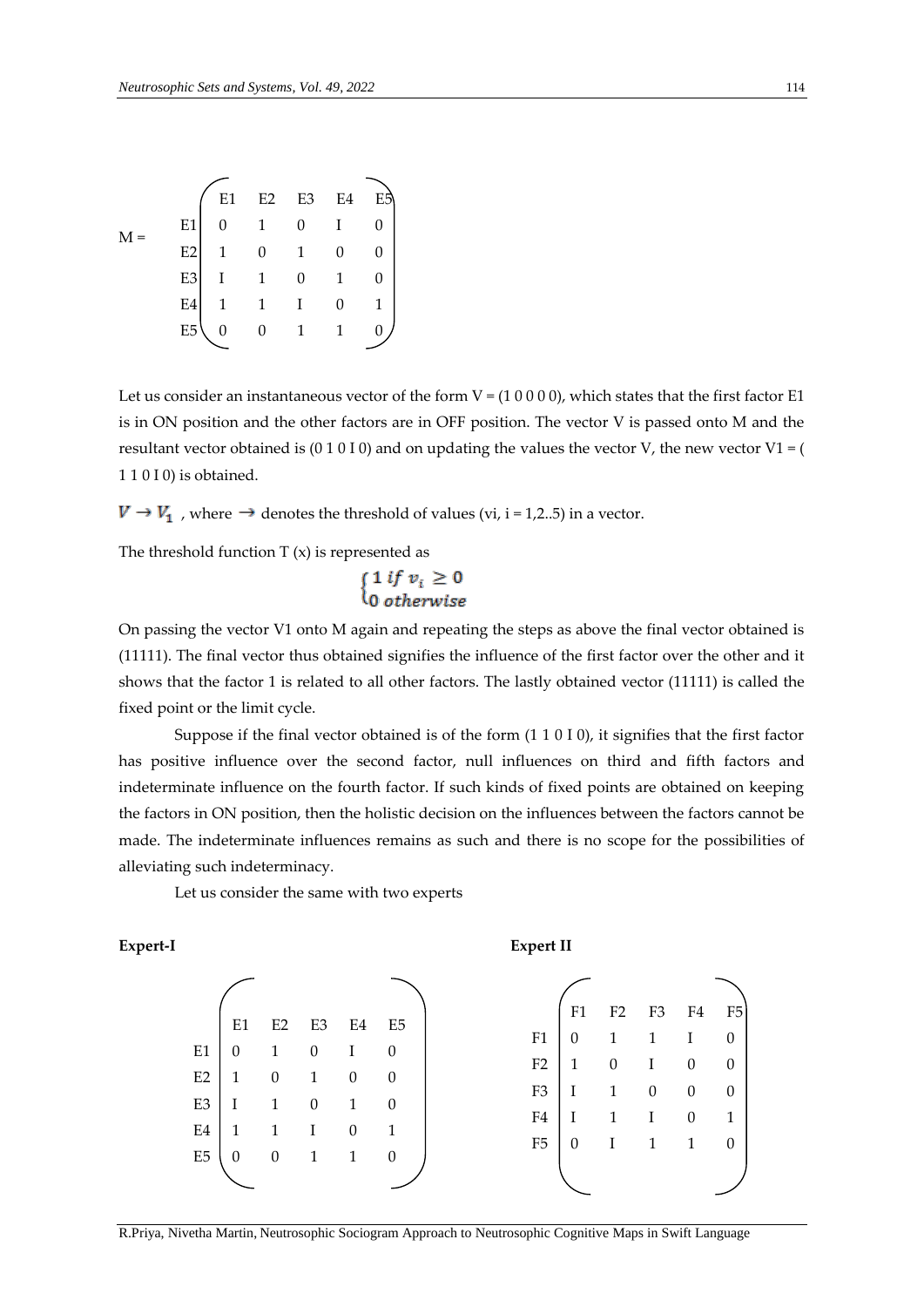|                | F1               | F <sub>2</sub> | F <sub>3</sub>   | F4               | F <sub>5</sub> |
|----------------|------------------|----------------|------------------|------------------|----------------|
| F1             | $\boldsymbol{0}$ | 1              | 0.5              | 2I               | $\theta$       |
| F2             | $\mathbf{1}$     | 0              | $0.5 + I$        | $\boldsymbol{0}$ | I              |
| F <sub>3</sub> | 2I               | $\mathbf{1}$   | $\boldsymbol{0}$ | 0.5              | $\overline{0}$ |
| F4             | $0.5 + I$        | $\mathbf{1}$   | 2I               | $\overline{0}$   | 1              |
| F <sub>5</sub> | 0                | 2I             | $\mathbf{1}$     | 1                | $\Omega$       |
|                |                  |                |                  |                  |                |
|                |                  |                |                  |                  |                |

The combined connection matrix is

 On repeating the same NCM procedure to the above matrix with the initial step of keeping the first factor E1 in ON position we obtain the same fixed point (11111). This is one of the shortcomings of NCM . To handle the limitations of NCM, the neutrosophic sociogram approach shall be used as an alternative approach to the conventional method of NCM.

Neutrosophic sociogram approach aims in determining the social dynamics of the group. It considers the members of the group and the interest of the members in working or getting along with other members are determined based on questionnaire. Sometimes the responses are deterministic in nature and sometimes they are indeterminate. The neutrosophic sociogram approach enables to arrive at a conclusion of finding the possibilities of alleviating the indeterminacy along with the numerical range of extent. It also facilitates to find the leader of the group (the most preferred person). The neutrosophic sociogram as discussed by [] presents vividly the sequential steps and mathematical formulation of the decision-making model with a hypothetical example. On intense study NCM approach can be aligned in line with NS approach as both intends to find the associational impacts.

In NCM with NS approach, the factors of the group are considered as the members and based on the expert's opinion the deterministic and the indeterminate associational impact or influence between the factors is determined. The generic tabular representation is as follows.

|                | E1                                  | E2                     | <br>Em                      |
|----------------|-------------------------------------|------------------------|-----------------------------|
| <b>Factors</b> |                                     |                        |                             |
| F1             | F <sub>011</sub> ; F <sub>N11</sub> | $F^{D_{12}}F^{N_{12}}$ | $F^{D_{1m}}$ ; $F^{N_{1m}}$ |
| F <sub>2</sub> | ${\rm F^{D_{21};F^{N_{21}}}}$       | $F^{D_{22}}F^{N_{22}}$ | $F^{D_{2m}}$ ; $F^{N_{2m}}$ |
| ٠              | .                                   | .                      | .                           |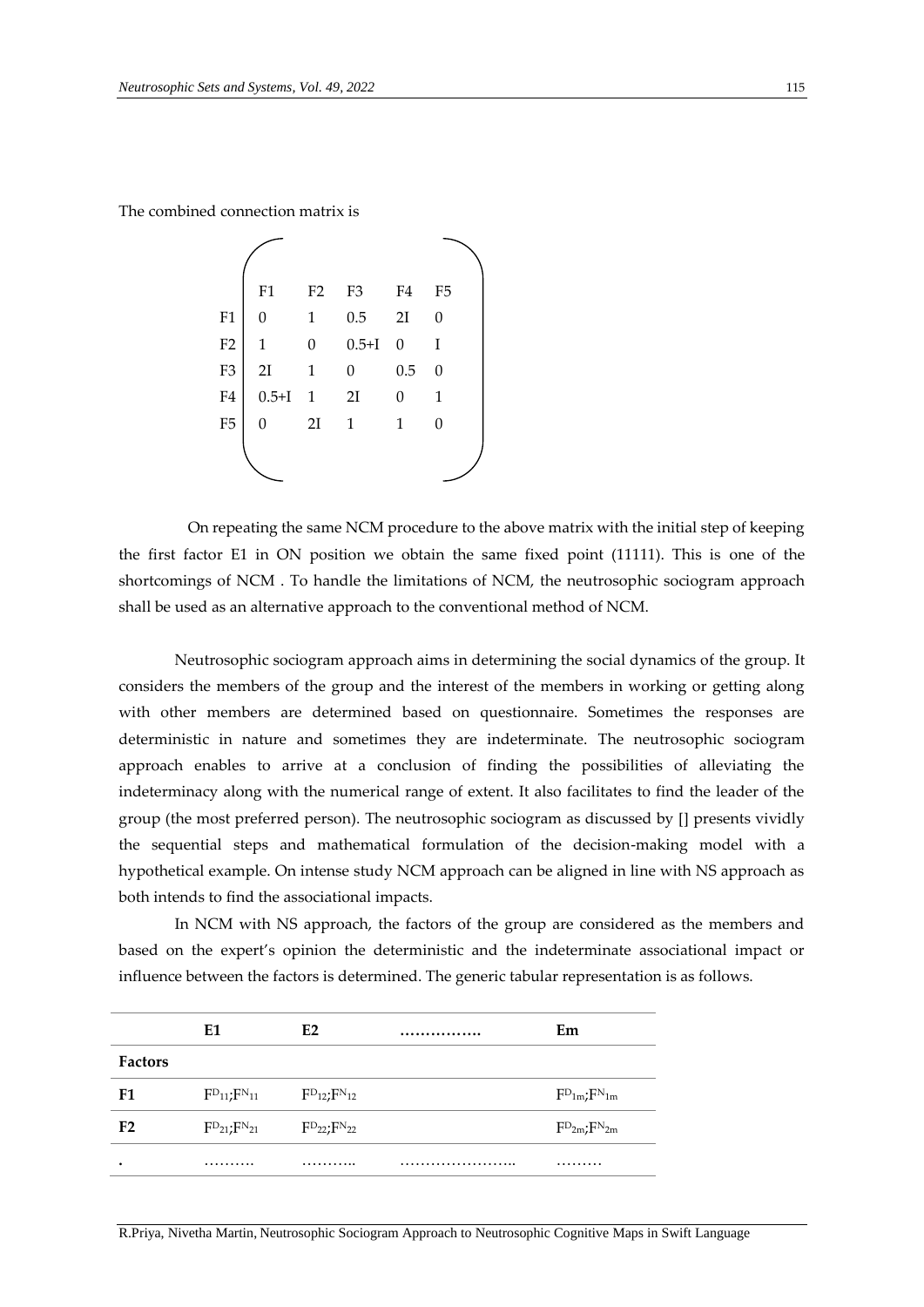| ٠ | . | . | <br>.                |
|---|---|---|----------------------|
|   |   |   | $F^{\nu_{nm}}$<br>nm |

F<sup>D</sup>ij⊂ F, where F is the set of factors (i = 1,2,..n), (j = 1,2,..m), the response represents the factors (Fi) of deterministic association in expert's  $(Ej)$  point of view where  $F^N ij$  represents the indeterminate associational response from the expert. Let us apply the proposed procedure to the above example of NCM with Factors Fi,  $i = 1, 2, ...5$ .

Let us consider the connection matrix given by two experts

#### **Expert-I Expert II**

|                | F1 | F <sub>2</sub> | F3       | F4 | F5       |    | F1 | F2 | F3 | F4       | F5       |
|----------------|----|----------------|----------|----|----------|----|----|----|----|----------|----------|
| F1             | 0  | 1              | $\Omega$ |    | $\Omega$ | F1 | 0  |    |    | Ι        | 0        |
| F <sub>2</sub> | 1  | $\Omega$       |          | 0  |          | F2 |    | 0  |    | $\Omega$ | $\Omega$ |
| F <sub>3</sub> | I  | 1              | $\Omega$ | 1  | 0        | F3 |    | 1  | 0  | $\theta$ | 0        |
| F4             | 1  |                |          | 0  | 1        | F4 |    |    |    | $\Omega$ |          |
| F <sub>5</sub> | 0  |                |          |    | 0        | F5 | 0  |    |    | 1        |          |
|                |    |                |          |    |          |    |    |    |    |          |          |

The fuzzy amicable degree f<sub>ij</sub> and the neutrosophic amicable degree n<sub>ij</sub> are determined by the below equations respectively together with the consideration of weight of the experts and the evaluation matrices of the experts.

$$
\frac{2}{f_{ij}} = \frac{1}{d_{ij}} + \frac{1}{d_{ji}}
$$

$$
\frac{2}{n_{ij}} = \frac{1}{h_{ij}} + \frac{1}{h_{ji}}
$$

here  $d_{ij}$  and  $h_{ij}$  denotes the deterministic and neutrosophic associations between the factors i and respectively.

The significance of the factor with fuzzy amicable degree shall be determined by using the following index

$$
S\left(F_{i}\right) = \frac{\sum_{j} f_{ij}}{\sum_{i} \sum_{j} f_{ij}}
$$

The competency of the factor together with neutrosophic amicable degree shall be determined by using the following index

$$
C\left(F_i\right) = \frac{\sum_j n_{ij}}{\sum_i \sum_j n_{ij}}
$$

The representation of the above two connection matrices in the newly proposed NS integrated NCM approach.

|    | Expert I | Expert II                                      |  |  |
|----|----------|------------------------------------------------|--|--|
| F1 | F2:FA    | F <sub>2</sub> ,F <sub>3</sub> ;F <sub>4</sub> |  |  |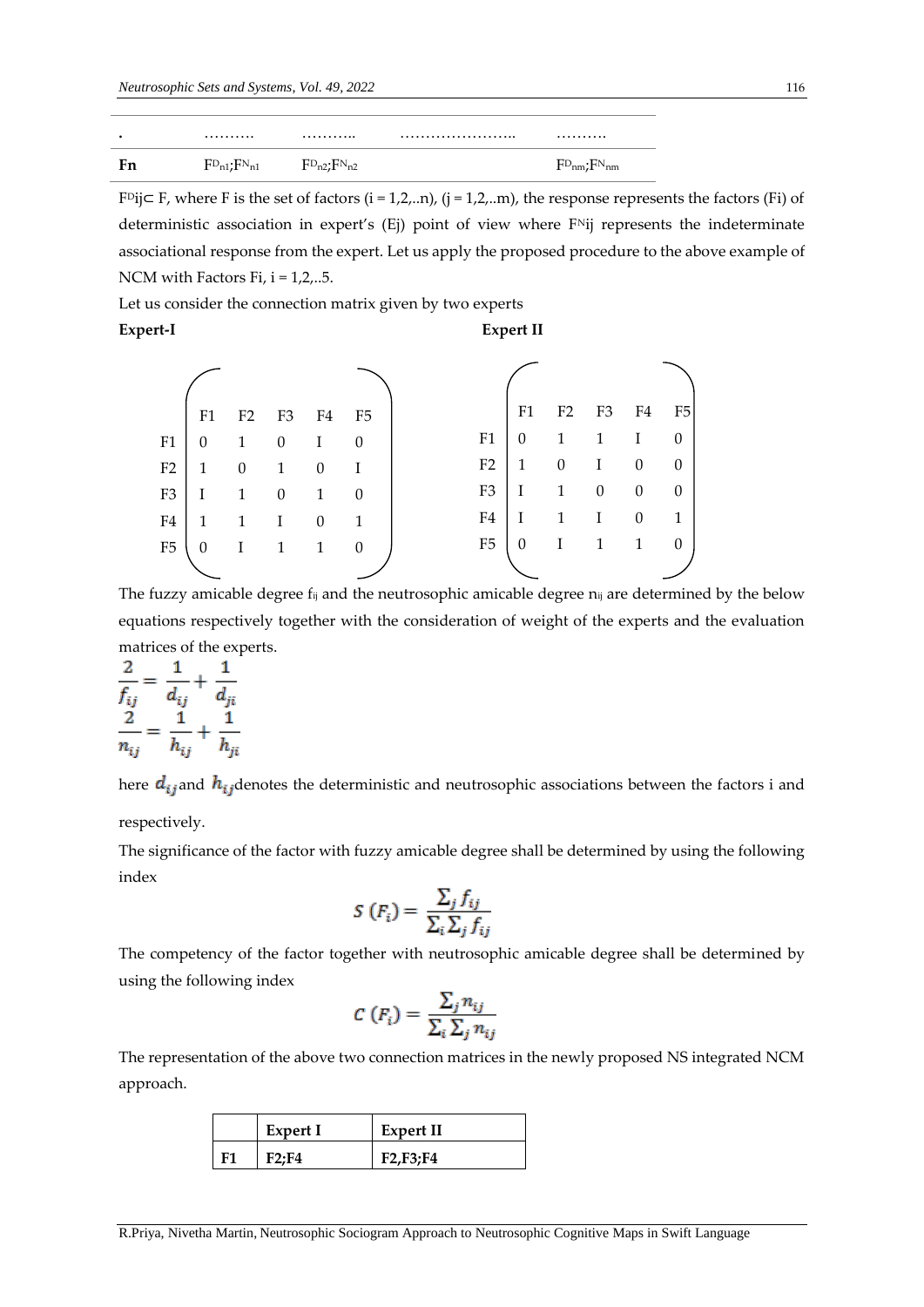|       | F2             | F1,F3;F5                                       |                  | F1;F3       |                |          |                  |                        |
|-------|----------------|------------------------------------------------|------------------|-------------|----------------|----------|------------------|------------------------|
|       | F <sub>3</sub> | F <sub>2</sub> ,F <sub>4</sub> ;F <sub>1</sub> |                  | F2;F1       |                |          |                  |                        |
|       | F4             | F1,F2,F5;F3                                    |                  | F2,F5;F1,F3 |                |          |                  |                        |
| Fuzzy | F <sub>5</sub> | F3,F4;F2                                       |                  | F3,F4;F2    |                |          |                  | Amicable degree Matrix |
|       |                | F1                                             | F <sub>2</sub>   |             | F <sub>3</sub> | F4       | F <sub>5</sub>   |                        |
|       | F1             | $\Omega$                                       | 1                |             | $\Omega$       | 0        | $\theta$         |                        |
|       | F <sub>2</sub> | 1                                              | $\theta$         |             | 0.67           | $\theta$ | $\theta$         |                        |
|       | F <sub>3</sub> | $\Omega$                                       | 0.67             |             | $\Omega$       | $\theta$ | $\theta$         |                        |
|       | F4             | $\Omega$                                       | $\theta$         |             | $\Omega$       | 0        | 1                |                        |
|       | F <sub>5</sub> | $\overline{0}$                                 | $\boldsymbol{0}$ |             |                |          | $\boldsymbol{0}$ |                        |

## **Neutrosophic Amicable Degree Matrix**

|                | F1  | F2   | F <sub>3</sub> | F4   | F <sub>5</sub> |
|----------------|-----|------|----------------|------|----------------|
| F1             | 0   |      | 0.67           |      | 0              |
| F2             |     | 0    |                | 0    | 0.67           |
| F <sub>3</sub> | 0.5 |      | 0              | 0.67 | 0              |
| F4             |     | 0    | 0.67           | 0    |                |
| F <sub>5</sub> | 0   | 0.67 | 0              |      | O              |

| F1-F2 | [1,1]     | $F2-F3$ | [0.67, 1] | $F3-F4$ | [0, 0.67] | F4-F5 | $[1,1]$ |
|-------|-----------|---------|-----------|---------|-----------|-------|---------|
| F1-F3 | [0, 0.67] | $F2-F4$ | [0,0]     | F3-F5   | [0,0]     |       |         |
| F1-F4 | [0,1]     | $F2-F5$ | [0, 0.67] |         |           |       |         |
| F1-F5 | $[0,0]$   |         |           |         |           |       |         |

The values [1,1] and [0,0] indicates the strong influence and void influence between the factors and the other range of values signifies the possibilities of increasing the association between the factors. For instance the first factor has no influence on fifth factor, strong influence on second factor and the extent of influence over the factors third and fourth factor is determined by the given range of values. [Also F1-F2 is same as F2-F1]. This is a better result than the fixed point obtained from the conventional procedure of NCM.

#### **3. Application of NS integrated NCM approach**

This section presents the validation of the proposed approach to the decision-making on the factors influencing Technopreneurship. The decision-making environment is characterized by eleven factors say F1,F2,….F11.These factors are obtained from the experts in the field of Business administration and the respective stakeholders through a questionnaire. The initial input is presented in the table below

|                | Expert-I                                             | Expert-II | Expert-III | Expert-IV                                        |
|----------------|------------------------------------------------------|-----------|------------|--------------------------------------------------|
| Individual     | $F2, F3, F5, F6, F8, F10; \vert F2, F3, F4, F5, F8;$ |           |            | F2,F3,F5,F6,F8,F10; F2,F3,F4,F5,F6,F7,F8,F9; F10 |
| characteristic | F4                                                   | F6.F10    | F4,F7      |                                                  |

R.Priya, Nivetha Martin, Neutrosophic Sociogram Approach to Neutrosophic Cognitive Maps in Swift Language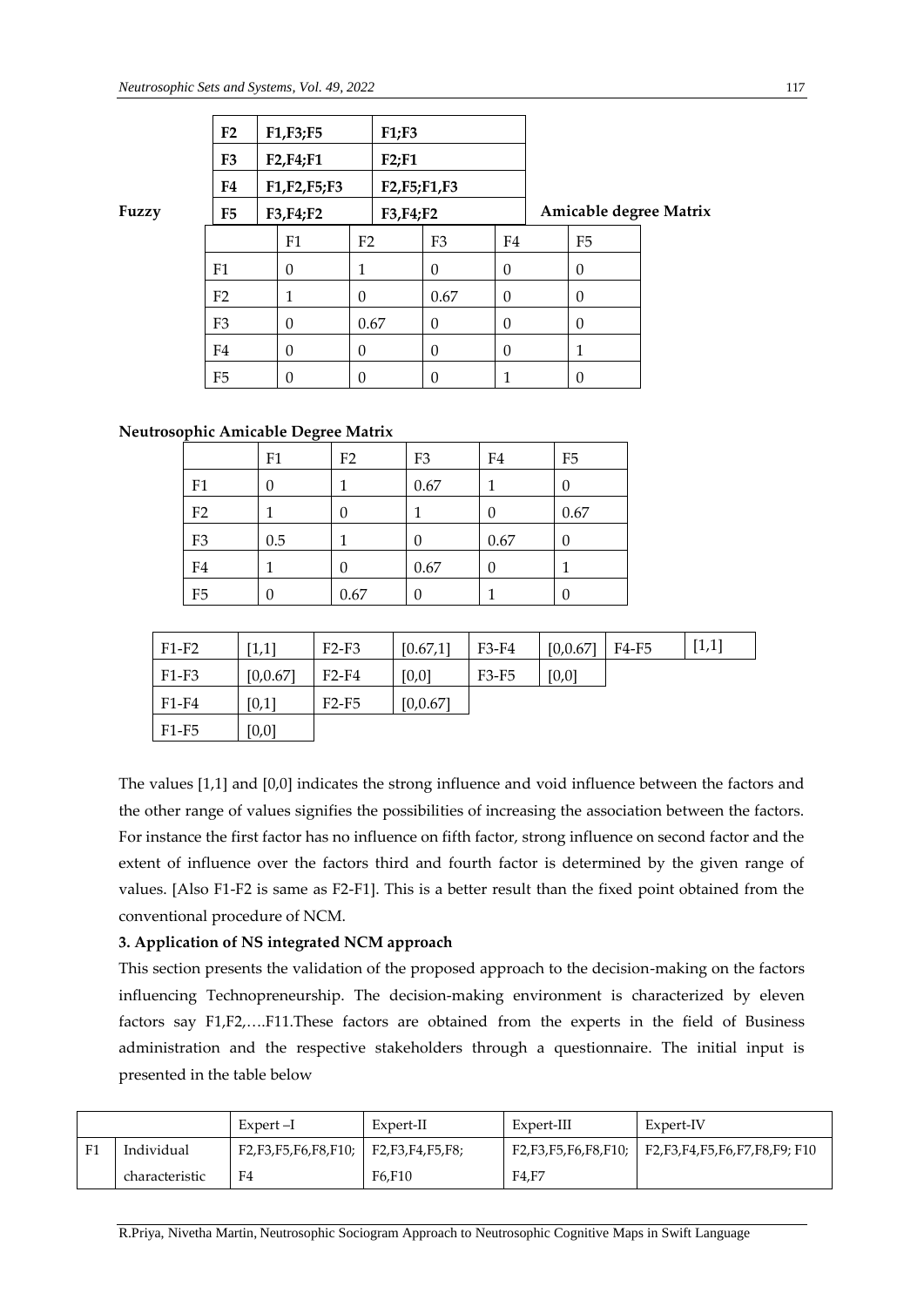|                | factor           |                        |                      |                      |                                      |
|----------------|------------------|------------------------|----------------------|----------------------|--------------------------------------|
| F2             | Motivation       | F1,F6,F9,F10,F11;      | F1,F3,F8,F9,F10,F11; | F1,F3,F6,F8,F10;     | F3, F4, F5, F6, F8, F9; F7, F11      |
|                | factor           | F3.                    | F5,F6                | F11                  |                                      |
| F <sub>3</sub> | Situational      | F5, F6, F7, F9; F2, F4 | F4,F6,F9,F10,F11;    | F10, F11; F1, F4     | F1,F2,F5,F7,F8,F9,F10; F4            |
|                | factors          |                        | F7,F8                |                      |                                      |
| F4             | Exogenous        | F1; F3,F9              | F1,F2,F3,F6,F9;      | F1,F5,F11;F3,F7      | F1,F2,F3,F5,F8,F9,F10,F11; F6        |
|                | factors          |                        | F8,F5                |                      |                                      |
| F <sub>5</sub> | Social Factors   | F9,F10,F11;            | F7, F9; F10, F11     | F10,F11; F1,F9       | F1, F3, F4, F8, F9, F10, F11; F2, F6 |
|                |                  | F3, F6, F7             |                      |                      |                                      |
| F <sub>6</sub> | Financial factor | F10,F11; F7,F9         | F2,F4,F10,F11; F3,F8 | F3,F9,F10,F11;       | F1,F2,F7,F8,F10,F11; F3,F9           |
|                |                  |                        |                      | F1,F8                |                                      |
| F7             | Non-Financial    | F2, F8, F9; F6, F10    | F3,F6,F10,F11; F2,F9 | F1, F2, F10; F6, F11 | F2,F5,F8,F10; F1,F9                  |
|                | Assistance       |                        |                      |                      |                                      |
|                | factor           |                        |                      |                      |                                      |
| ${\rm F}8$     | Entrepreneurial  | F1,F2,F3,F9; F4.       | F1,F2,F3,F4,F5,F6,   | F1,F2,F3,F5,F6,F7    | F1,F2,F3,F4,F6,F7,F9,F10,F11;        |
|                | business<br>and  |                        | F8,F9,F10,F11; F7    | F8,F9,F10,F11; F4    | F <sub>5</sub>                       |
|                | skills factor    |                        |                      |                      |                                      |
| F <sub>9</sub> | Cultural factors | F1, F2, F4; F6, F8     | F1, F2, F8; F4, F7   | F1,F3,F5,F6; F4,F10  | F1, F2, F3, F4, F5, F7, F8; F10, F11 |
| F10            | Socioeconomic    | F3, F6, F11; F1, F9    | F1,F2,F3,F11; F5,F8  | F1,F4,F5,F6,F11;     | F1,F2,F3,F4,F5,F7,F8,F11; F6         |
|                | conditions       |                        |                      | F3.                  |                                      |
|                | factor           |                        |                      |                      |                                      |
|                | Government       | F2,F10; F1,F9          | F2,F3,F7,F10; F6,F8  | F1,F2,F4,F6,F10;     | F2,F3,F5,F6,F7,F8,F10; F1,F4         |
| F11            | policies<br>and  |                        |                      | F8,F9                |                                      |
|                | procedures       |                        |                      |                      |                                      |
|                | factor           |                        |                      |                      |                                      |

#### The evaluation matrix of each experts is as follows

| Exp            | ${\bf F}$    | $\mathbf{F}$   | F        | F              | F        | $\mathbf{F}$ | F        | F        | $\mathbf{F}$ | F        | F            | Exp            | ${\bf F}$      | $\mathbf{F}$   | $\mathbf{F}$ | $\mathbf{F}$   | $\mathbf{F}$ | $\mathbf{F}$ | F        | F        | $\mathbf{F}$   | F            | $\mathbf{F}$ |
|----------------|--------------|----------------|----------|----------------|----------|--------------|----------|----------|--------------|----------|--------------|----------------|----------------|----------------|--------------|----------------|--------------|--------------|----------|----------|----------------|--------------|--------------|
| ert            | 1            | $\overline{2}$ | 3        | $\overline{4}$ | 5        | 6            | 7        | 8        | 9            | 1        | 1            | ert            | $\mathbf{1}$   | $\overline{2}$ | 3            | $\overline{4}$ | 5            | 6            | 7        | 8        | 9              | 1            | 1            |
| I              |              |                |          |                |          |              |          |          |              | $\bf{0}$ | 1            | H              |                |                |              |                |              |              |          |          |                | $\mathbf{0}$ | 1            |
| F1             | $\theta$     | 1              | 1        | $\Omega$       | 1        | 1            | $\Omega$ | 1        | $\theta$     | 1        | $\theta$     | F1             | $\overline{0}$ | 1              | 1            | $\mathbf{1}$   | 1            | $\Omega$     | $\Omega$ | 1        | $\overline{0}$ | $\theta$     | $\theta$     |
|                |              |                |          |                |          |              |          |          |              |          |              |                |                |                |              |                |              |              |          |          |                |              |              |
| F <sub>2</sub> | $\mathbf{1}$ | 0              | $\Omega$ | $\Omega$       | $\Omega$ | 1            | 0        | $\theta$ | 1            | 1        | 1            | F <sub>2</sub> | 1              | 0              | 1            | $\Omega$       | $\Omega$     | $\Omega$     | $\Omega$ | 1        | 1              | 1            | $\mathbf{1}$ |
| F <sub>3</sub> | $\Omega$     | 0              | $\Omega$ | $\Omega$       | 1        | 1            | 1        | 0        | 1            | $\theta$ | $\theta$     | F <sub>3</sub> | $\Omega$       | 0              | $\Omega$     | 1              | 0            | 1            | $\Omega$ | $\Omega$ | 1              | 1            | $\mathbf{1}$ |
| F4             | 1            | 0              | $\Omega$ | $\Omega$       | $\Omega$ | $\Omega$     | $\Omega$ | $\theta$ | $\Omega$     | $\Omega$ | $\Omega$     | F4             | 1              | 1              | 1            | $\Omega$       | 0            | 1            | $\Omega$ | $\Omega$ | 1              | $\Omega$     | $\Omega$     |
| F <sub>5</sub> | $\Omega$     | 0              | $\Omega$ | $\Omega$       | $\Omega$ | $\Omega$     | $\Omega$ | $\theta$ | 1            | 1        | $\mathbf{1}$ | F <sub>5</sub> | $\mathbf{0}$   | $\Omega$       | $\Omega$     | $\Omega$       | $\Omega$     | $\Omega$     | 1        | $\Omega$ | 1              | $\Omega$     | $\mathbf{0}$ |
| F6             | $\theta$     | 0              | $\Omega$ | $\Omega$       | $\Omega$ | $\Omega$     | $\Omega$ | $\theta$ | $\theta$     | 1        | 1            | F6             | $\theta$       | 1              | $\Omega$     | $\mathbf{1}$   | $\Omega$     | $\theta$     | $\Omega$ | $\Omega$ | $\Omega$       | 1            | 1            |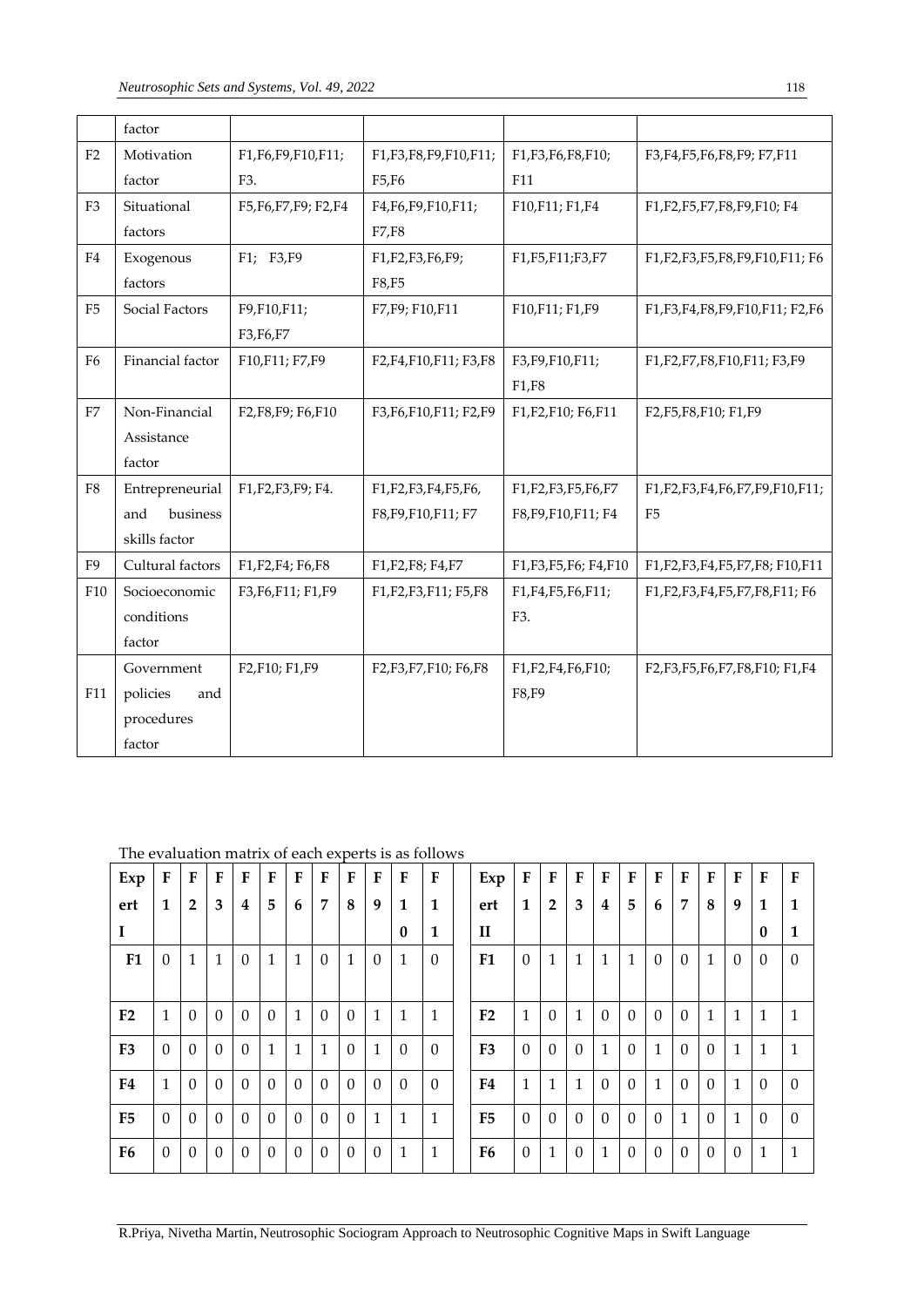| F7             | $\theta$         | $\mathbf{1}$   | $\Omega$     | $\boldsymbol{0}$ | $\Omega$         | $\boldsymbol{0}$ | $\mathbf{0}$     | 1              | 1                | $\boldsymbol{0}$ | $\theta$         | F7                     | $\boldsymbol{0}$ | $\Omega$         | $\mathbf{1}$   | $\theta$       | $\boldsymbol{0}$ | $\mathbf{1}$ | $\boldsymbol{0}$ | $\mathbf{0}$ | $\Omega$         | $\mathbf{1}$     | $\mathbf{1}$     |
|----------------|------------------|----------------|--------------|------------------|------------------|------------------|------------------|----------------|------------------|------------------|------------------|------------------------|------------------|------------------|----------------|----------------|------------------|--------------|------------------|--------------|------------------|------------------|------------------|
| F <sub>8</sub> | $\mathbf{1}$     | 1              | 1            | $\theta$         | $\mathbf{0}$     | $\theta$         | $\mathbf{0}$     | $\overline{0}$ | $\mathbf{1}$     | $\mathbf{0}$     | $\mathbf{0}$     | F <sub>8</sub>         | $\mathbf{1}$     | $\mathbf{1}$     | 1              | 1              | 1                | $\mathbf{1}$ | $\mathbf{0}$     | $\mathbf{0}$ | 1                | 1                | $\mathbf{1}$     |
| F <sub>9</sub> | $\mathbf{1}$     | $\mathbf{1}$   | $\mathbf{0}$ | $\mathbf{1}$     | $\boldsymbol{0}$ | $\mathbf{0}$     | $\mathbf{0}$     | $\mathbf{0}$   | $\theta$         | $\boldsymbol{0}$ | $\mathbf{0}$     | F <sub>9</sub>         | $\mathbf{1}$     | $\mathbf{1}$     | $\mathbf{0}$   | $\mathbf{0}$   | $\mathbf{0}$     | $\mathbf{0}$ | $\mathbf{0}$     | $\mathbf{1}$ | $\mathbf{0}$     | $\mathbf{0}$     | $\mathbf{0}$     |
| F10            | $\boldsymbol{0}$ | $\theta$       | 1            | $\mathbf{0}$     | $\mathbf{0}$     | $\mathbf{1}$     | $\mathbf{0}$     | $\overline{0}$ | $\Omega$         | $\mathbf{0}$     | $\mathbf{1}$     | F <sub>10</sub>        | $\mathbf{1}$     | $\mathbf{1}$     | $\mathbf{1}$   | $\overline{0}$ | $\Omega$         | $\theta$     | $\overline{0}$   | $\mathbf{0}$ | $\theta$         | $\Omega$         | $\mathbf{1}$     |
|                |                  |                |              |                  |                  |                  |                  |                |                  |                  |                  |                        |                  |                  |                |                |                  |              |                  |              |                  |                  |                  |
| F11            | $\mathbf{0}$     | $\mathbf{1}$   | $\mathbf{0}$ | $\mathbf{0}$     | $\mathbf{0}$     | $\mathbf{0}$     | $\mathbf{0}$     | $\mathbf{0}$   | $\mathbf{0}$     | $\mathbf{1}$     | $\boldsymbol{0}$ | <b>F11</b>             | $\mathbf{0}$     | $\mathbf{1}$     | $\mathbf{1}$   | $\mathbf{0}$   | $\mathbf{0}$     | $\mathbf{0}$ | $\mathbf{1}$     | $\mathbf{0}$ | $\boldsymbol{0}$ | $\mathbf{1}$     | $\boldsymbol{0}$ |
|                |                  |                |              |                  |                  |                  |                  |                |                  |                  |                  |                        |                  |                  |                |                |                  |              |                  |              |                  |                  |                  |
| Ex             | $\overline{F}$   | $\overline{F}$ | $\mathbf F$  | $\overline{F}$   | $\overline{F}$   | ${\bf F}$        | $\overline{F}$   | $\mathbf{F}$   | F                | $\overline{F}$   | ${\bf F}$        | $\mathop{\textrm{Ex}}$ | $\overline{F}$   | $\overline{F}$   | $\overline{F}$ | $\overline{F}$ | $\overline{F}$   | ${\bf F}$    | $\overline{F}$   | $\mathbf{F}$ | $\overline{F}$   | $F_{\rm}$        | $\rm F$          |
| per            | $\mathbf{1}$     | $\overline{2}$ | 3            | $\overline{4}$   | 5                | 6                | 7                | 8              | 9                | $\mathbf{1}$     | $\mathbf{1}$     | per                    | 1                | $\overline{2}$   | 3              | $\overline{4}$ | 5                | 6            | 7                | 8            | 9                | $\mathbf{1}$     | $\mathbf{1}$     |
| $t$ III        |                  |                |              |                  |                  |                  |                  |                |                  | $\theta$         | $\mathbf{1}$     | t IV                   |                  |                  |                |                |                  |              |                  |              |                  | $\Omega$         | $\mathbf{1}$     |
| F1             | $\boldsymbol{0}$ | $\mathbf{1}$   | 1            | $\boldsymbol{0}$ | $\mathbf{1}$     | $\mathbf{1}$     | $\mathbf{0}$     | 1              | $\boldsymbol{0}$ | $\mathbf{1}$     | $\boldsymbol{0}$ | F1                     | $\boldsymbol{0}$ | $\mathbf{1}$     | $\mathbf{1}$   | $\mathbf{1}$   | $\mathbf{1}$     | $\mathbf{1}$ | $\mathbf{1}$     | $\mathbf{1}$ | $\mathbf{1}$     | $\boldsymbol{0}$ | $\mathbf{0}$     |
| F2             | $\mathbf{1}$     | $\Omega$       | $\mathbf{1}$ | $\boldsymbol{0}$ | $\boldsymbol{0}$ | $\mathbf{1}$     | $\boldsymbol{0}$ | $\mathbf{1}$   | $\mathbf{0}$     | $\mathbf{1}$     | $\mathbf{0}$     | F2                     | $\mathbf{0}$     | $\boldsymbol{0}$ | $\mathbf{1}$   | $\mathbf{1}$   | $\mathbf{1}$     | $\mathbf{1}$ | $\mathbf{0}$     | $\mathbf{1}$ | $\mathbf{1}$     | $\theta$         | $\mathbf{0}$     |
| F <sub>3</sub> | $\mathbf{0}$     | $\mathbf{0}$   | $\theta$     | $\mathbf{0}$     | $\theta$         | $\mathbf{0}$     | $\mathbf{0}$     | $\overline{0}$ | $\theta$         | $\mathbf{1}$     | $\mathbf{1}$     | F <sub>3</sub>         | $\mathbf{1}$     | $\mathbf{1}$     | $\mathbf{0}$   | $\theta$       | $\mathbf{1}$     | $\mathbf{0}$ | $\mathbf{1}$     | $\mathbf{1}$ | $\mathbf{1}$     | $\mathbf{1}$     | $\mathbf{0}$     |
| ${\rm F4}$     | $\mathbf{1}$     | $\mathbf{0}$   | $\mathbf{0}$ | $\boldsymbol{0}$ | $\mathbf{1}$     | $\boldsymbol{0}$ | $\boldsymbol{0}$ | $\mathbf{0}$   | $\mathbf{0}$     | $\mathbf{0}$     | $\mathbf{1}$     | F4                     | $\mathbf{1}$     | $\mathbf{1}$     | $\mathbf{1}$   | $\mathbf{0}$   | $\mathbf{1}$     | $\mathbf{0}$ | $\mathbf{0}$     | $\mathbf{1}$ | $\mathbf{1}$     | $\mathbf{1}$     | $\mathbf{1}$     |
| F <sub>5</sub> | $\Omega$         | $\Omega$       | $\Omega$     | $\Omega$         | $\Omega$         | $\boldsymbol{0}$ | $\mathbf{0}$     | $\Omega$       | $\Omega$         | $\mathbf{1}$     | $\mathbf{1}$     | F <sub>5</sub>         | $\mathbf{1}$     | $\boldsymbol{0}$ | $\mathbf{1}$   | $\mathbf{1}$   | $\Omega$         | $\Omega$     | $\boldsymbol{0}$ | $\mathbf{1}$ | $\mathbf{1}$     | $\mathbf{1}$     | $\mathbf{1}$     |
| F <sub>6</sub> | $\mathbf{0}$     | $\mathbf{0}$   | 1            | $\boldsymbol{0}$ | $\boldsymbol{0}$ | $\boldsymbol{0}$ | $\boldsymbol{0}$ | $\mathbf{0}$   | $\mathbf{1}$     | $\mathbf{1}$     | $\mathbf{1}$     | F <sub>6</sub>         | $\mathbf{1}$     | $\mathbf{1}$     | $\mathbf{0}$   | $\mathbf{0}$   | $\boldsymbol{0}$ | $\mathbf{0}$ | $\mathbf{1}$     | $\mathbf{1}$ | $\mathbf{0}$     | $\mathbf{1}$     | $\mathbf{1}$     |
| F7             | $\mathbf{1}$     | $\mathbf{1}$   | $\theta$     | $\boldsymbol{0}$ | $\boldsymbol{0}$ | $\mathbf{0}$     | $\mathbf{0}$     | $\Omega$       | $\mathbf{0}$     | $\mathbf{1}$     | $\mathbf{0}$     | F7                     | $\mathbf{0}$     | $\mathbf{1}$     | $\mathbf{0}$   | $\theta$       | $\mathbf{1}$     | $\mathbf{0}$ | $\boldsymbol{0}$ | $\mathbf{1}$ | $\mathbf{0}$     | $\mathbf{1}$     | $\mathbf{0}$     |
| F <sub>8</sub> | $\mathbf{1}$     | $\mathbf{1}$   | 1            | $\mathbf{0}$     | $\mathbf{1}$     | $\mathbf{1}$     | $\mathbf{1}$     | $\theta$       | $\mathbf{1}$     | $\mathbf{1}$     | $\mathbf{1}$     | F <sub>8</sub>         | $\mathbf{1}$     | $\mathbf{1}$     | $\mathbf{1}$   | $\mathbf{1}$   | $\mathbf{0}$     | $\mathbf{1}$ | $\mathbf{1}$     | $\mathbf{0}$ | $\mathbf{1}$     | $\mathbf{1}$     | $\mathbf{1}$     |
| F <sub>9</sub> | $\mathbf{1}$     | $\mathbf{0}$   | 1            | $\mathbf{0}$     | $\mathbf{1}$     | $\mathbf{1}$     | $\boldsymbol{0}$ | $\mathbf{0}$   | $\mathbf{0}$     | $\mathbf{0}$     | $\mathbf{0}$     | F <sub>9</sub>         | $\mathbf{1}$     | $\mathbf{1}$     | $\mathbf{1}$   | $\mathbf{1}$   | $\mathbf{1}$     | $\mathbf{0}$ | $\mathbf{1}$     | $\mathbf{1}$ | $\mathbf{0}$     | $\mathbf{0}$     | $\mathbf{0}$     |
| F10            | $\mathbf{1}$     | $\theta$       | $\theta$     | $\mathbf{1}$     | $\mathbf{1}$     | $\mathbf{1}$     | $\mathbf{0}$     | $\overline{0}$ | $\theta$         | $\overline{0}$   | $\mathbf{1}$     | F10                    | $\mathbf{1}$     | $\mathbf{1}$     | $\mathbf{1}$   | $\mathbf{1}$   | $\mathbf{1}$     | $\theta$     | $\mathbf{1}$     | $\mathbf{1}$ | $\theta$         | $\theta$         | $\mathbf{1}$     |
|                |                  |                |              |                  |                  |                  |                  |                |                  |                  |                  |                        |                  |                  |                |                |                  |              |                  |              |                  |                  |                  |
| F11            | $\mathbf{1}$     | $\mathbf{1}$   | $\mathbf{0}$ | $\mathbf{1}$     | $\boldsymbol{0}$ | $\mathbf{1}$     | $\boldsymbol{0}$ | $\overline{0}$ | $\mathbf{0}$     | $\mathbf{1}$     | $\mathbf{0}$     | F11                    | $\mathbf{0}$     | $\mathbf{1}$     | $\mathbf{1}$   | $\mathbf{0}$   | $\mathbf{1}$     | $\mathbf{1}$ | $\mathbf{1}$     | $\mathbf{1}$ | $\mathbf{0}$     | $\mathbf{1}$     | $\mathbf{0}$     |
|                |                  |                |              |                  |                  |                  |                  |                |                  |                  |                  |                        |                  |                  |                |                |                  |              |                  |              |                  |                  |                  |

# **The final fuzzy amicable degrees representing the associational impacts between the factors**

|                | F1       | F <sub>2</sub> | F <sub>3</sub> | F4       | F <sub>5</sub> | F6       | F7       | F8       | F9       | F <sub>10</sub> | F11      |
|----------------|----------|----------------|----------------|----------|----------------|----------|----------|----------|----------|-----------------|----------|
| F <sub>1</sub> | $\theta$ | .86            | $.4\,$         | .67      | $\cdot$        | .38      | .25      | 1        | $\cdot$  | .6              | $\theta$ |
| F <sub>2</sub> | .86      | 0              | .38            | 0.33     | $\theta$       | 0.6      | 0        | .86      | .75      | .5              | .67      |
| F <sub>3</sub> | .4       | .38            | $\theta$       | 0.33     | .33            | .33      | .33      | .4       | 0.6      | .75             | .5       |
| F4             | .67      | 0.33           | .33            | $\theta$ | .33            | .25      | $\theta$ | .33      | .5       | .33             | .33      |
| F <sub>5</sub> | .4       | 0              | .33            | .33      | $\Omega$       | $\theta$ | .25      | .33      | .6       | .6              | .38      |
| F6             | .38      | 0.6            | .33            | .25      | $\theta$       | $\theta$ | .25      | .38      | .25      | .67             | .67      |
| F7             | .25      | 0              | .33            | $\theta$ | .25            | .25      | $\theta$ | .5       | .25      | .38             | .33      |
| F8             | 1        | .86            | $.4\,$         | .33      | .33            | .38      | .5       | $\theta$ | .67      | 0.38            | .38      |
| F <sub>9</sub> | $.4\,$   | .75            | .6             | .5       | .6             | .25      | .25      | .67      | $\theta$ | 0               | 0        |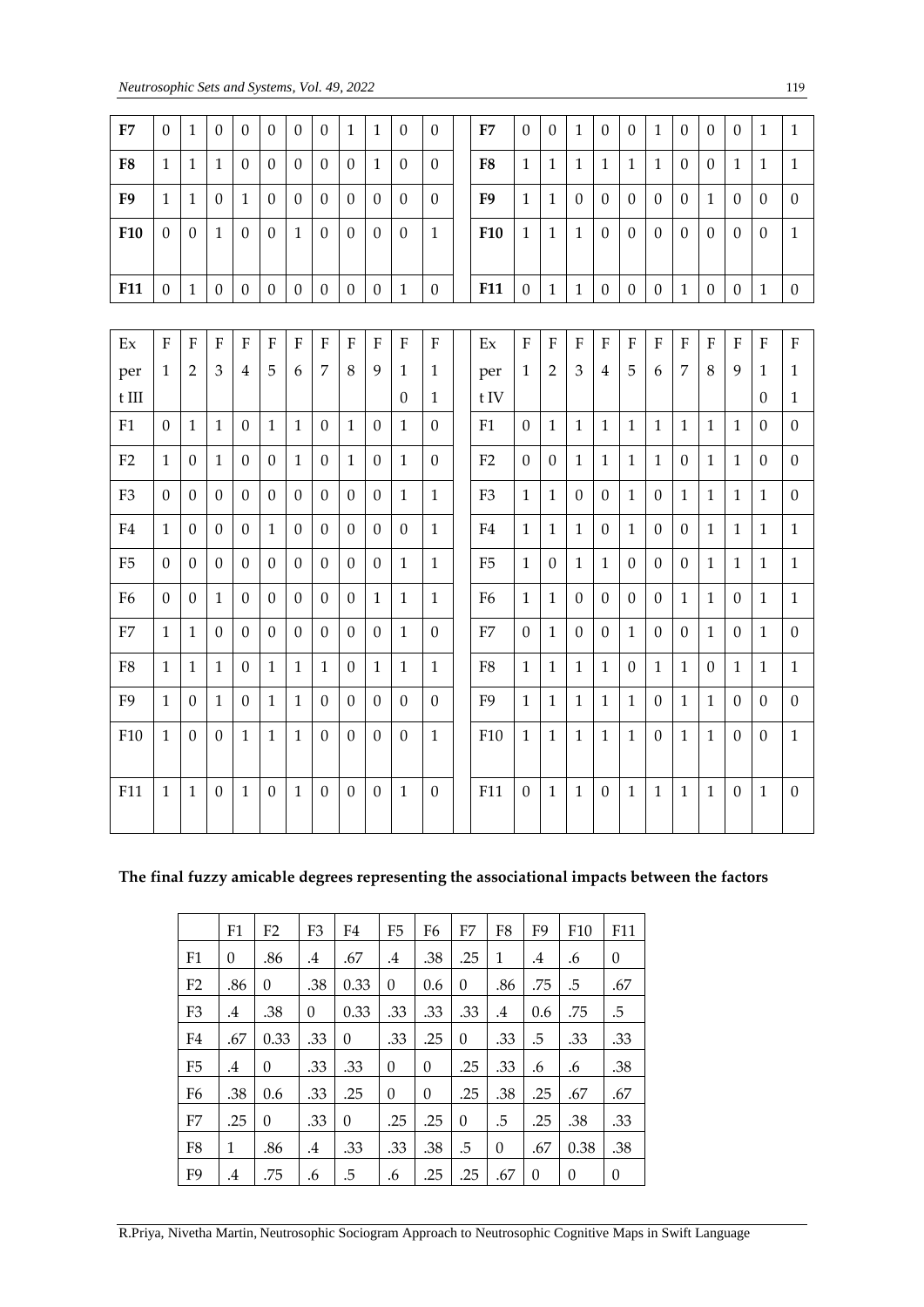| $\mid$ F <sub>10</sub> $\mid$ .6 $\mid$ .5 |                   | $75$ .33 .6 |  | $.67$ $.38$ $.38$ |  |  |
|--------------------------------------------|-------------------|-------------|--|-------------------|--|--|
| $F11$ 0                                    | $\overline{0.67}$ |             |  |                   |  |  |

**The final matrix representing the neutrosophic amicable degrees**

|     | F1       | F <sub>2</sub> | F3  | F4  | F <sub>5</sub> | F6       | F7   | F <sub>8</sub> | F9     | F10 | F11 |
|-----|----------|----------------|-----|-----|----------------|----------|------|----------------|--------|-----|-----|
| F1  | $\Omega$ | .86            | .67 | 1   | .67            | .67      | .5   | 1              | $.4\,$ | 1   | 0   |
| F2  | .86      | 0              | .67 | .33 | .33            | .67      | .4   | .86            | .75    | .6  | .86 |
| F3  | .67      | .67            | 0   | 1   | .5             | .6       | .38  | .67            | .6     | .86 | .5  |
| F4  | 1        | .33            | 1   | 0   | .38            | .25      | 0    | .67            | .86    | .33 | .5  |
| F5  | .67      | .33            | .5  | .38 | 0              | $\Omega$ | 0.25 | .38            | .67    | .86 | .4  |
| F6  | .67      | .67            | .6  | .25 | 0              | $\theta$ | .6   | .75            | .6     | .86 | .86 |
| F7  | .5       | .4             | .38 | 0   | 0.25           | .6       | 0    | .6             | .6     | .67 | .6  |
| F8  | 1        | .86            | .67 | .67 | .38            | .75      | .6   | 0              | .86    | .6  | .6  |
| F9  | .4       | .75            | .6  | .86 | .67            | .6       | .6   | .86            | 0      | .5  | .5  |
| F10 | 1        | .6             | .86 | .33 | .86            | .86      | .67  | .6             | .5     | 0   | 1   |
| F11 | 0        | .86            | .5  | .5  | .4             | .86      | .6   | .6             | .5     | 1   | 0   |

## **Associational Impact between the factors**

| $F1-F2$ | [0.86, 0.86] | $F2-F3$                         | [.38, .67] | F3-F4  | [.33,1]    | F4-F5  | [.33, .38] | F5-F6        | $[0,0]$    |
|---------|--------------|---------------------------------|------------|--------|------------|--------|------------|--------------|------------|
| $F1-F3$ | [.4, .67]    | $F2-F4$                         | [.33, .33] | F3-F5  | [.33, .5]  | F4-F6  | [.25, .25] | <b>F5-F7</b> | [0.25, 25] |
| $F1-F4$ | [.67,1]      | $F2-F5$                         | [0, .33]   | F3-F6  | [.33, .6]  | F4-F7  | $[0,0]$    | F5-F8        | [.33, .38] |
| $F1-F5$ | [.4, .67]    | $F2-F6$                         | [.6, .67]  | F3-F7  | [.33, .38] | F4-F8  | [.33, .67] | F5-F9        | [.6, .67]  |
| $F1-F6$ | [.38, .67]   | $F2-F7$                         | [0,4]      | F3-F8  | [.4, .67]  | F4-F9  | [.5, .6]   | F5-F10       | [.6, .86]  |
| $F1-F7$ | [.25, .5]    | $F2-F8$                         | [.86, .86] | F3-F9  | [.6, .6]   | F4-F10 | [.33, .33] | F5-F11       | [.38, .4]  |
| $F1-F8$ | $[1,1]$      | $F2-F9$                         | [.75, .75] | F3-F10 | [.75, .86] | F4-F11 | [.33, .5]  |              |            |
| $F1-F9$ | $[.4, .4]$   | F <sub>2</sub> -F <sub>10</sub> | [.5, .6]   | F3-F11 | [.5, .5]   |        |            |              |            |
| F1-F10  | $[.6,1]$     | F2-F11                          | [.67, .86] |        |            |        |            |              |            |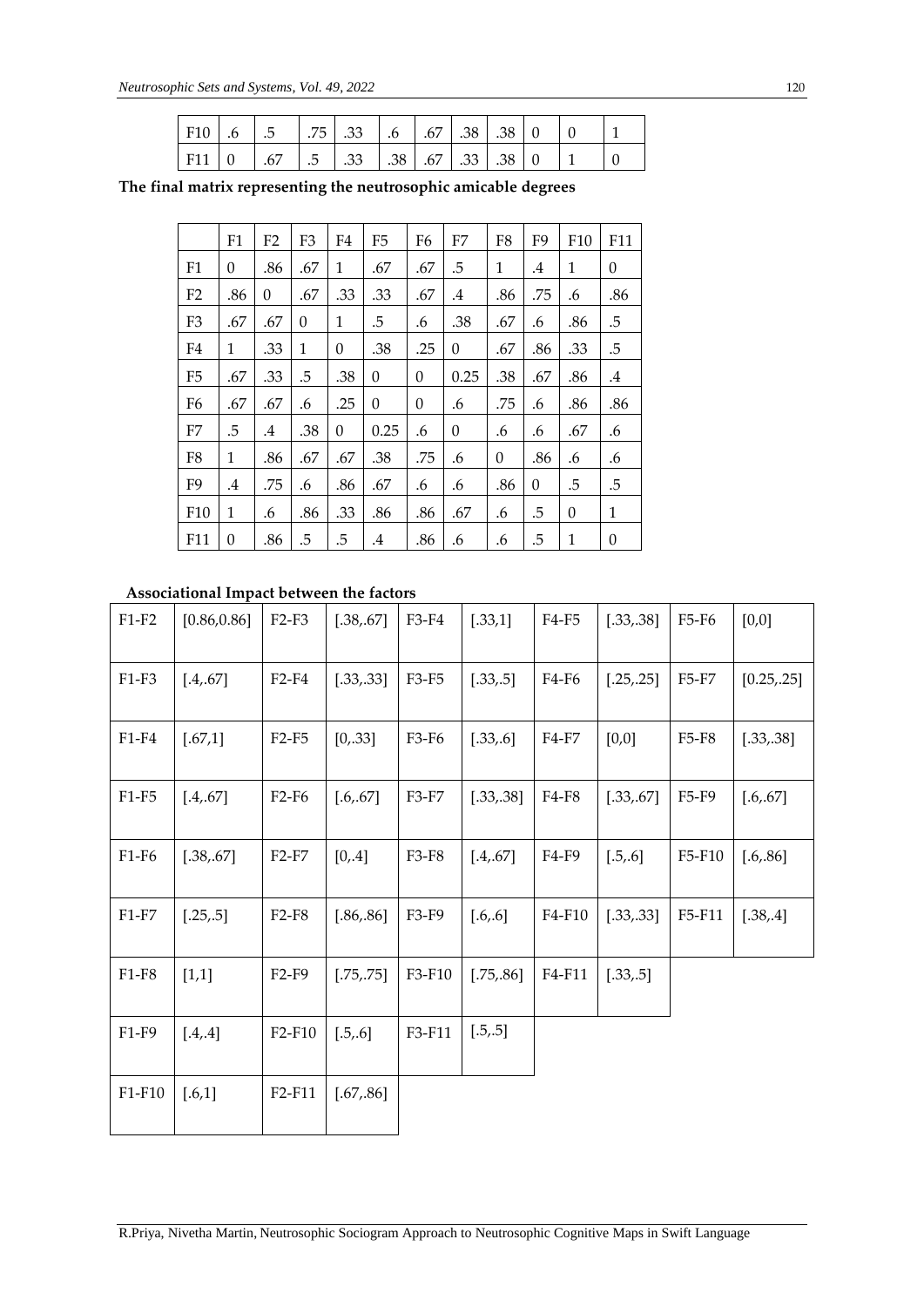| F1-F11 | [0,0] |
|--------|-------|
|        |       |

| F6-F7  | [.25, .6]  | F7-F8  | [0.5, 0.6] | F8-F9  | [.67, .86] | F9-F10 | $[0, 5]$ | F10-F11 | $[1,1]$ |
|--------|------------|--------|------------|--------|------------|--------|----------|---------|---------|
| F6-F8  | [.38, .75] | F7-F9  | 25,6       | F8-F10 | [.38, .6]  | F9-F11 | [0, 5]   |         |         |
| F6-F9  | [.25, .6]  | F7-F10 | 38,67      | F8-F11 | .38, .6]   |        |          |         |         |
| F6-F10 | [.67, .86] | F7-F11 | .33, .6]   |        |            |        |          |         |         |
| F6-F11 | [.67, .86] |        |            |        |            |        |          |         |         |

To ease the computation SWIFT language is used for programming the NS integrated NCM approach and the coding is presented in Appendix. The following figures represent the input data and output data.



 **Fig 3a Fig 3b** 







Fig 3a, 3b, 3c and 3d represents the input data in SWIFT language.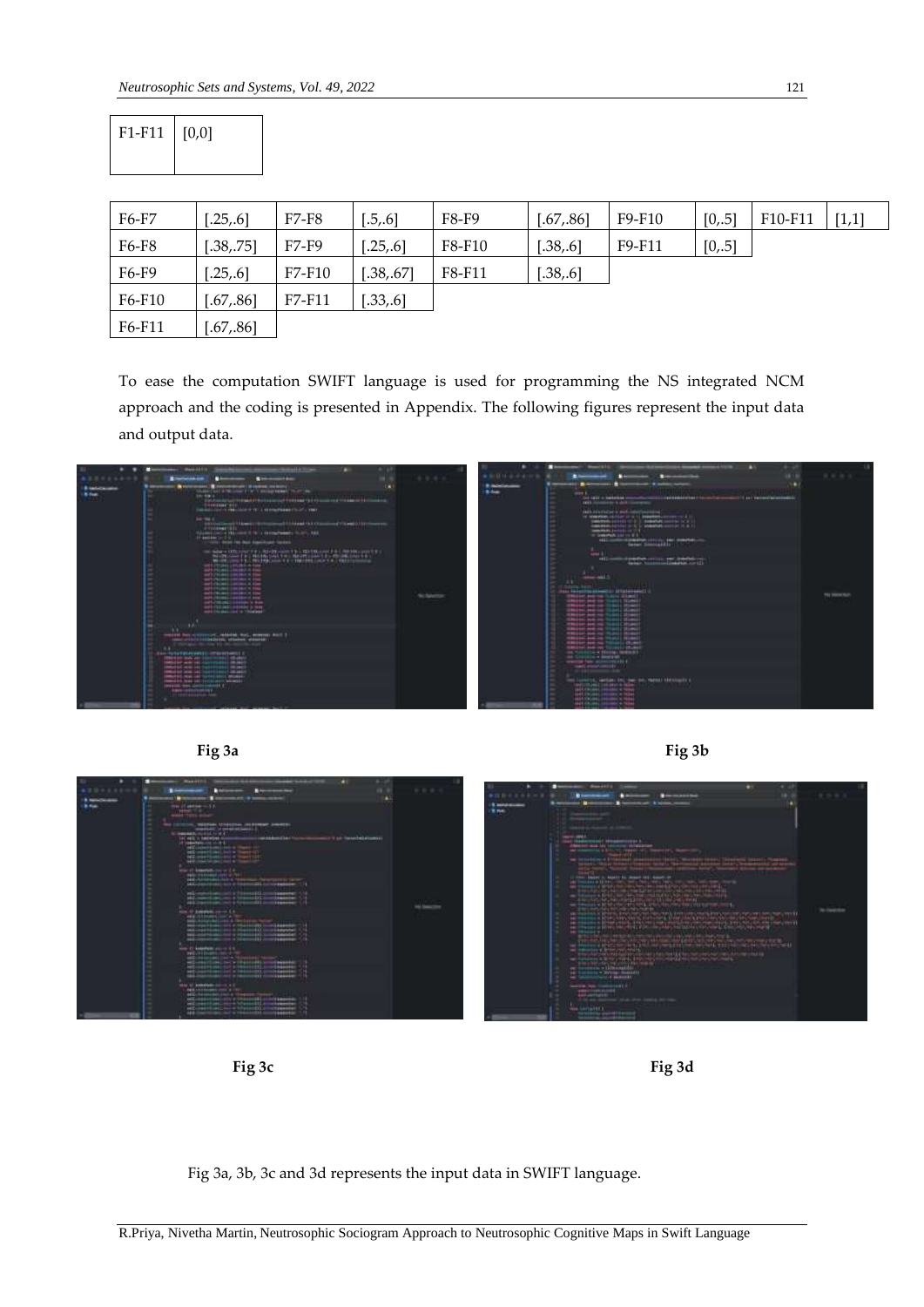



| $\mathbf{r}$ in<br>-                                                                                                                                          | THE OWNER.<br><b>Crews</b>                                                                                                                                   |                   |       |      |                                                 | <b>BUTRALITIES</b> |                                                                                                                                                                                      | <b>C. Februar</b>                                                                                                                               |                 |                                              |   |         |                                                  | <b>B. PHOTOGRAPHS</b>     |
|---------------------------------------------------------------------------------------------------------------------------------------------------------------|--------------------------------------------------------------------------------------------------------------------------------------------------------------|-------------------|-------|------|-------------------------------------------------|--------------------|--------------------------------------------------------------------------------------------------------------------------------------------------------------------------------------|-------------------------------------------------------------------------------------------------------------------------------------------------|-----------------|----------------------------------------------|---|---------|--------------------------------------------------|---------------------------|
|                                                                                                                                                               | sales I F-look                                                                                                                                               | <b>BMAP</b>       |       |      |                                                 |                    |                                                                                                                                                                                      |                                                                                                                                                 |                 | <b>Purde</b><br><b>CALIFORNIA CALIFORNIA</b> |   | # 医場 容白 |                                                  |                           |
| 医高筋红质过敏                                                                                                                                                       |                                                                                                                                                              |                   | 大陆进业市 |      |                                                 | 1.0.0.1            | <b>AUDIOIC</b>                                                                                                                                                                       |                                                                                                                                                 |                 |                                              |   |         |                                                  | 生态单)                      |
| $10^{11}$<br><b><i>E TOTAL COMM.</i></b><br><b>B</b> Info@atom<br><b>Blacked</b><br><b>B</b> Gallenges and                                                    | $-0.0111144441$<br>THATABARA<br><b>WEBSTERNESS</b><br><b>IFWA 14606 NAME</b><br>HALLLLLL                                                                     | and classically   |       | $-1$ | TAXMAXILIDATI<br><b>GARAGAS 14981</b>           |                    | <b>R. Milled Avallence</b><br><b>B</b> Networkshipting<br><b>B</b> Maline<br><b>Editional</b>                                                                                        | 1012 12 13 14 15 16 17<br>1779 4 14 14 15 A.M.<br>せきにももももも<br>TTN: 0.00020.00<br>--------                                                       |                 |                                              |   |         | <b>JUNEAUANAIL</b><br>10414-00411-00412          |                           |
| <b>Bindmann</b><br><b>B</b> visionals aid<br><b>B</b> Silverstown<br><b>B</b> Guita commo<br><b>B</b> Lacy/Room Includes<br><b>Bindy</b><br><b>Blanchause</b> | <b>Brill 6.8.7.6.8</b><br><b>REFERENCES</b><br>$-4+14-3+5+5+8$<br><b>BOY LEE MAY</b><br><b>HOLLAND</b><br><b>INTERNATIONAL PRODUCT</b><br>411.111.11         |                   |       |      | <b>LUDICALISAZI</b><br><b>SALUMARY AND REAL</b> |                    | <b>B</b> Seebbymark<br><sup>+</sup> FireController and<br><b>B</b> Ministeriori<br><b>B</b> Foreh stream<br><b>B</b> Lavoichianni analysis<br><b>Bimisto</b><br><b>Bradedies and</b> | 2012/01/21 22:23<br><b>GON &amp; LEASER SEA THE</b><br>411111111<br>9700 x 10.000 30.0.00<br>$-11.1111111$<br>0709 x 11.854.78.5.81<br>通用医气虚电压器 |                 |                                              | . |         | <b>LUDIARINI</b><br>けんしん静水して静水流                  |                           |
| <b>N</b> Pullatio<br><b>B</b> Tele<br><b>B</b> Terminals<br><b>River</b><br><b>Diffully</b><br><b>B</b> Factories<br><b>Witness</b>                           | $H = H + 1 + 1 + 1 + 1$<br><b>THEY CLAUS WANT</b><br>$-0.01$ , $-0.1$ , $-0.1$<br><b>IFO - LLOCALLO</b><br><b>HALLMARK</b><br>2010/12/04 10:38<br>せいれんなん おもと |                   |       |      | 1.043.11613<br><b>DAAABAATEMA</b>               | Milton See Cor.    | <b>B</b> Roburn<br><b>RTMS</b><br><b>M</b> Foreston<br><br>21496<br><b>B</b> Talenton<br><b>R</b> Pate                                                                               | <b>BUMARAS</b><br>000 X TEAM RENT<br><b>VILLEZZZ</b><br><b>WWA HOMARAS</b><br>441111111<br>1000 x 11461-0-430<br>44811111                       |                 |                                              |   |         | 100003330431<br>HALL BALLTANET                   | <b>Multiple Solution:</b> |
| $\overline{\phantom{a}}$<br><b>N</b> learn board line                                                                                                         | <b>MELSON REAL REA</b><br>1980 F. LEWIS CO., LANSING<br>$-111.41.61.1$<br>101301-01404-0141<br>$-4012335552$<br>201812-014-013-0<br>18836666666              |                   |       |      | 13304333043<br>4941110437.0003                  |                    | <b>R</b> Policie<br><b>N</b> Tenen Twent Day                                                                                                                                         | 1887年九九九九日<br><b>GREATING ALLEY</b><br>1012 32 42 42 42 43<br><b>CATRIC GUIDE SEAR</b><br>********<br><b>CATALOGUE IS FAT</b><br>9811111111     |                 |                                              |   |         | <b>TEARSLEEKHIEL</b><br><b>SHEARNEAD BILLS</b>   |                           |
|                                                                                                                                                               | 2010/06/08 01:00<br>1200 + 1240, B-L.K.L.<br>201215-012<br>97812-010-012-0<br><b>ALLENDAR</b>                                                                |                   |       |      | 1,44944,0304.0<br><b>ENCESSION CONTROL</b>      |                    |                                                                                                                                                                                      | 221次にももも1<br>DAM + 1934 M. LA.L.<br>经未提供 电电流分<br>0201111-02014<br>$-11.11.11.11.1$<br>G21811 01014 261.00<br>$-0.1$ 10. 10. 10. 10. 10.         |                 |                                              |   |         | <b><i>HAMMATASATI</i></b><br>194 LL134 L7 394 17 |                           |
|                                                                                                                                                               | <b>SIE Waak</b>                                                                                                                                              |                   |       |      |                                                 |                    |                                                                                                                                                                                      | <b>200 Hours</b>                                                                                                                                |                 |                                              |   |         |                                                  |                           |
|                                                                                                                                                               |                                                                                                                                                              | <b>BBOOS MARK</b> |       |      |                                                 |                    |                                                                                                                                                                                      |                                                                                                                                                 | <b>MEDES AF</b> |                                              |   |         |                                                  |                           |



R.Priya, Nivetha Martin, Neutrosophic Sociogram Approach to Neutrosophic Cognitive Maps in Swift Language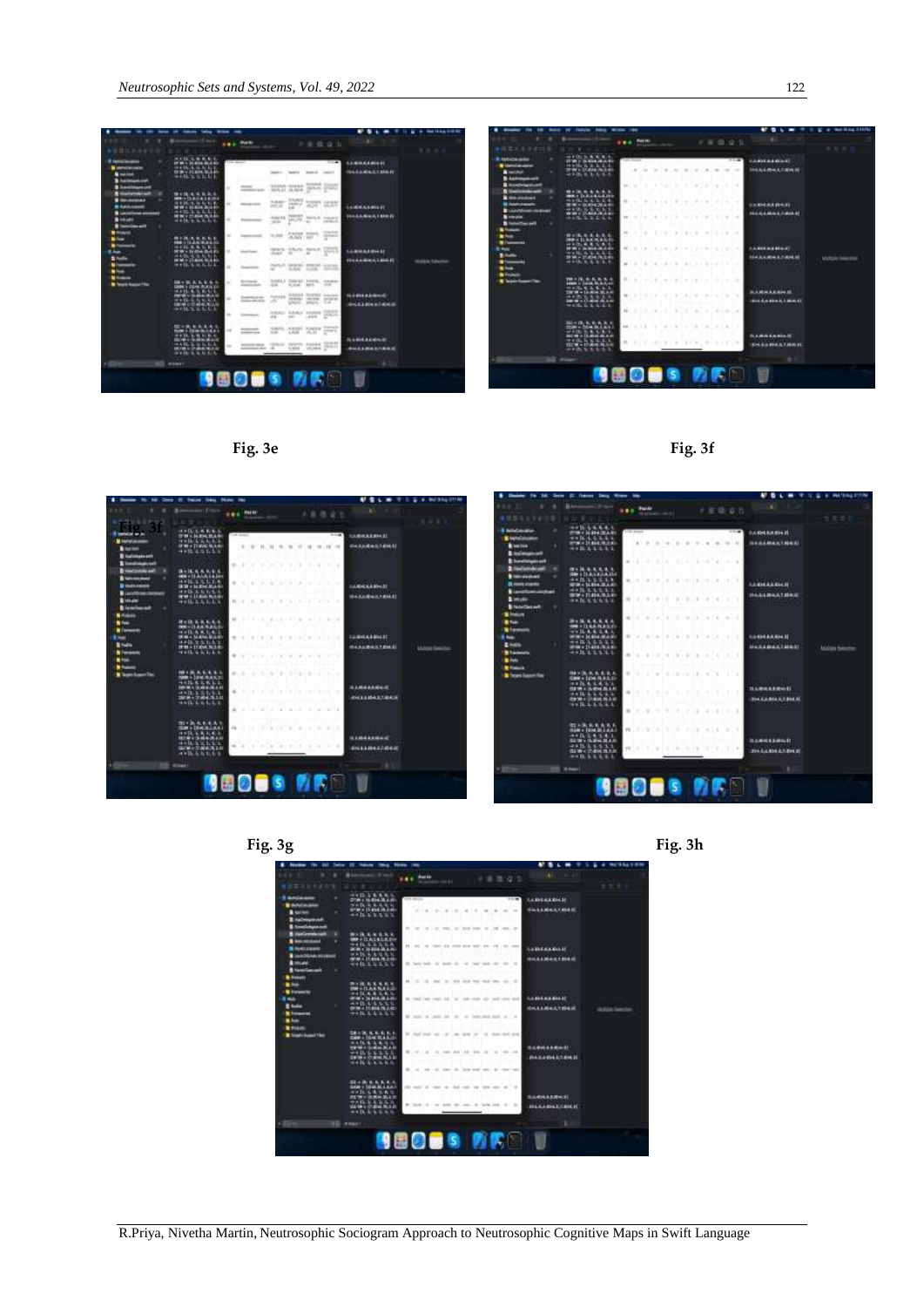#### **Fig 3i**

Fig 3e, 3f, 3g, 3h and 3i represents the output of the associational impact values.

#### **4. Discussion**

The associational impact values between the factors clearly presents the extent of influence of one factor over the other , some of the values are deterministic in sense a real number that indicates the exact numerical value of influence and the range of values present the extent of influence between the factors and also it shows the existing possibilities of enhancing the influences between the factors for the holistic growth and development of the Technopreneurs and Technopreneurship. The results vividly shows that NS integrated NCM approach is highly accommodative in nature. On applying the conventional NCM approach

| On Position of the | <b>Fixed Point</b> |
|--------------------|--------------------|
| <b>Factors</b>     |                    |
| (10000000000)      | (11111111111)      |
| (01000000000)      | (11111111111)      |
| (00100000000)      | (11111111111)      |
| (00010000000)      | (11111111111)      |
| (00001000000)      | (11111111111)      |
| (00000100000)      | (11111111111)      |
| (00000010000)      | (11111111111)      |
| (00000001000)      | (11111111111)      |
| (00000000100)      | (11111111111)      |
| (00000000010)      | (11111111111)      |
| (00000000001)      | (11111111111)      |

**Table 4.1. NCM Conventional approach results**

The results obtained from conventional NCM approach (Table 4.1 ) has no provision for making specific analysis, the results shows that each factor influences others in a more general manner, but the actual extent of influence is not explored from the above obtained fixed points. For instance the fixed point obtained on keeping the first factor at ON position (10000000000) signifies that the first factor has impact on all the factors, but whereas the proposed approach gives the specific range of the associational impact between the factor F1 and all other factors say F2,F3,F4,F5,F6,F7,F8,F9,F10,F11. Thus the proposed approach is more efficient than the existing approach.

#### **5. Conclusion**

This paper has proposed Neutrosophic Sociogram integrated NMC approach as an alternative to the conventional NCM. The proposed approach facilitates to determine the specific associational impact between the factors rather in general manner as in the conventional method. The proposed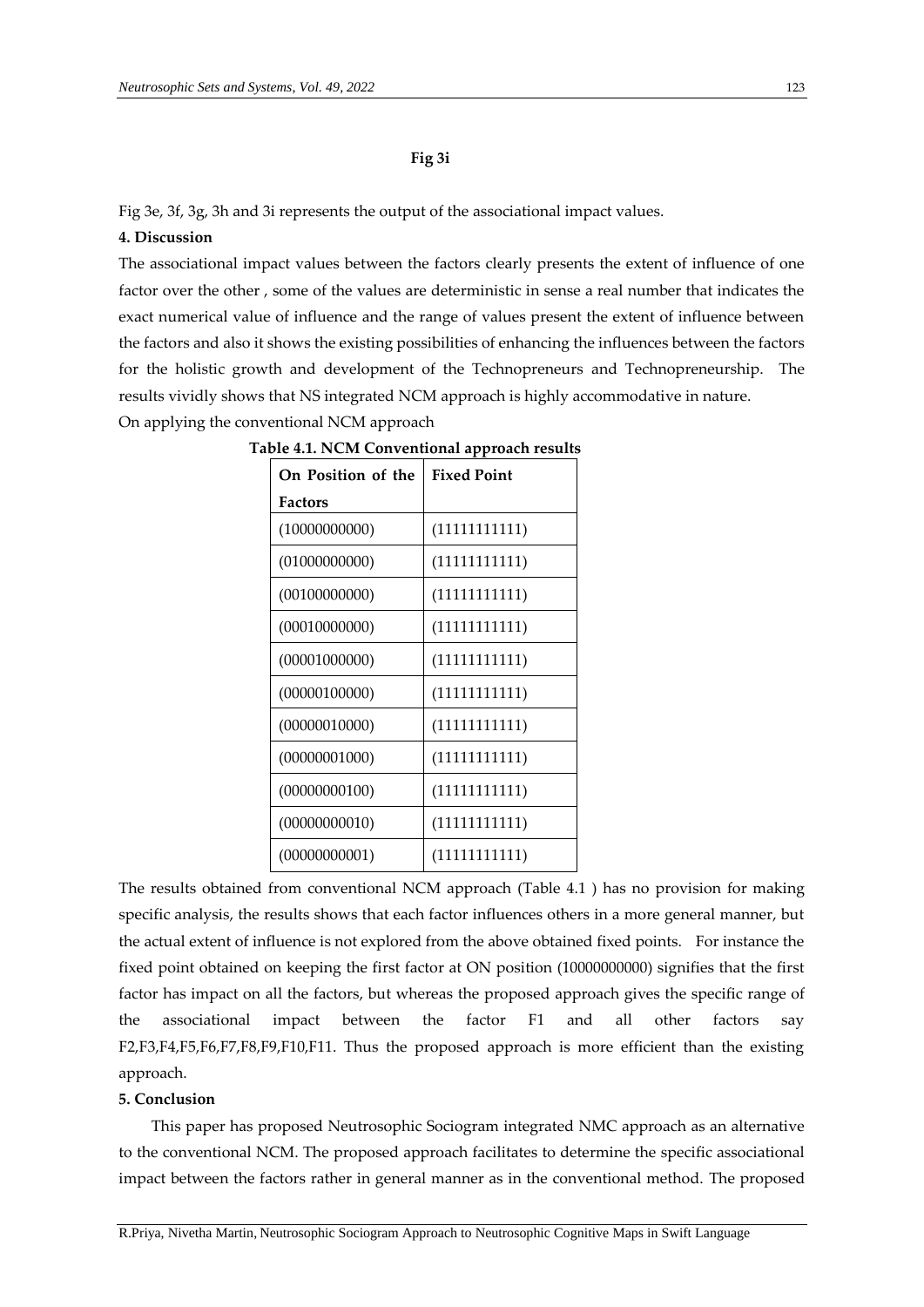decision-making alternative approach is highly compatible, flexible and simple in comparison with the existing conventional approach. This research work is an initiative to develop new approaches of finding the impact between the factors and this same approach shall be extended to Plithogenic Sociogram and Plithogenic cognitive maps (PCM). Just as FCM, NCM, PCM models shall be integrated with plithogenic sociogram approach.

#### **Acknowledgement**

The authors express their sincere gratitude to Dr.S.Jegan Karuppiah, Assistant Professor of Rural Development Science and Dr.P.Jerlin Rupa, Head Department of Business Administration of Arul Anandar College, Karumathur for assisting in collecting data from Technopreneurs during the pandemic period.

#### **References**

[1]. Gustavo Alvarez Gomez, Jorge Fernando GoyesGarcia, Sharon DinarzaAlvarez Gomez.,Florentin Smarandache (2020)., Neutrosophic Sociogram for Group Analysis, Neutrosophic Sets and systems {Special Issue: Impact of neutrosophy in solving the Latin American's social problems }, Vol.37.

[2]. Kosko, B. (1986), Fuzzy cognitive maps, International journal of man-machine studies, vol-24(1), pp.65-75.

[3]. Jason R.C.,Persichitte.A.K.,(2000),Fuzzy Cognitive Mapping:Applications in Education,International Journal Of Intelligent Systems,vol-15,pp-1-25.

[4]. Senniappan, V., Subramanian, J., Papageorgiou, E.I,suji mohan,(2017), Application of fuzzy cognitive maps for crack categorization in columns of reinforced concrete structures. Neural Computing & Application,vol- 28, pp.107-117.

[5]. Chrispen Murungweni., Mark T Van Wijk., Jens A Andersson., Eric MA Smaling., Ken E Giller.,(2011), Application of fuzzy cognitive mapping in livelihood vulnerability analysis, Ecology and Society,vol-16(4).

[6]. AbdollahAmirkhani,Elpiniki.I.Papegeorgiou.,AkramMohseni.,Mohammad R.Mosavi., (2017),A review of fuzzy cognitive maps in medicine: Taxonomy, methods, and applications,Computer Methods and Programs in Biomedicine, Vol-142, pp-129-145.

[7]. Makrinos, A.,Papageorgiou Elpinik Stylios., ChrysostomosGemtos T., (2007),Introducing Fuzzy Cognitive Maps for decision making in precision agriculture, Papers Presented at the 6th European Conference on Precision Agriculture, ECPA 2007,223-231.

[8]. Elpiniki I.Papageorgiou, AthanasiosMarkinos, TheofanisGemptos, (2009),Application of fuzzy cognitive maps for cotton yield management in precision farming, Expert Systems with Applications,Volume 36(10), pp- 12399-12413.

[9]. song, Hengjie.,Miao, Chunyan.,Roel, Wuyts., Shen, Zhiqi.,Catthoor, Francky, (2010).,Implementation of Fuzzy Cognitive Maps Using Fuzzy Neural Network and Application in Prediction of Time Series, IEEE Transactions on Fuzzy Systems,vol-18(2),pp.233-250.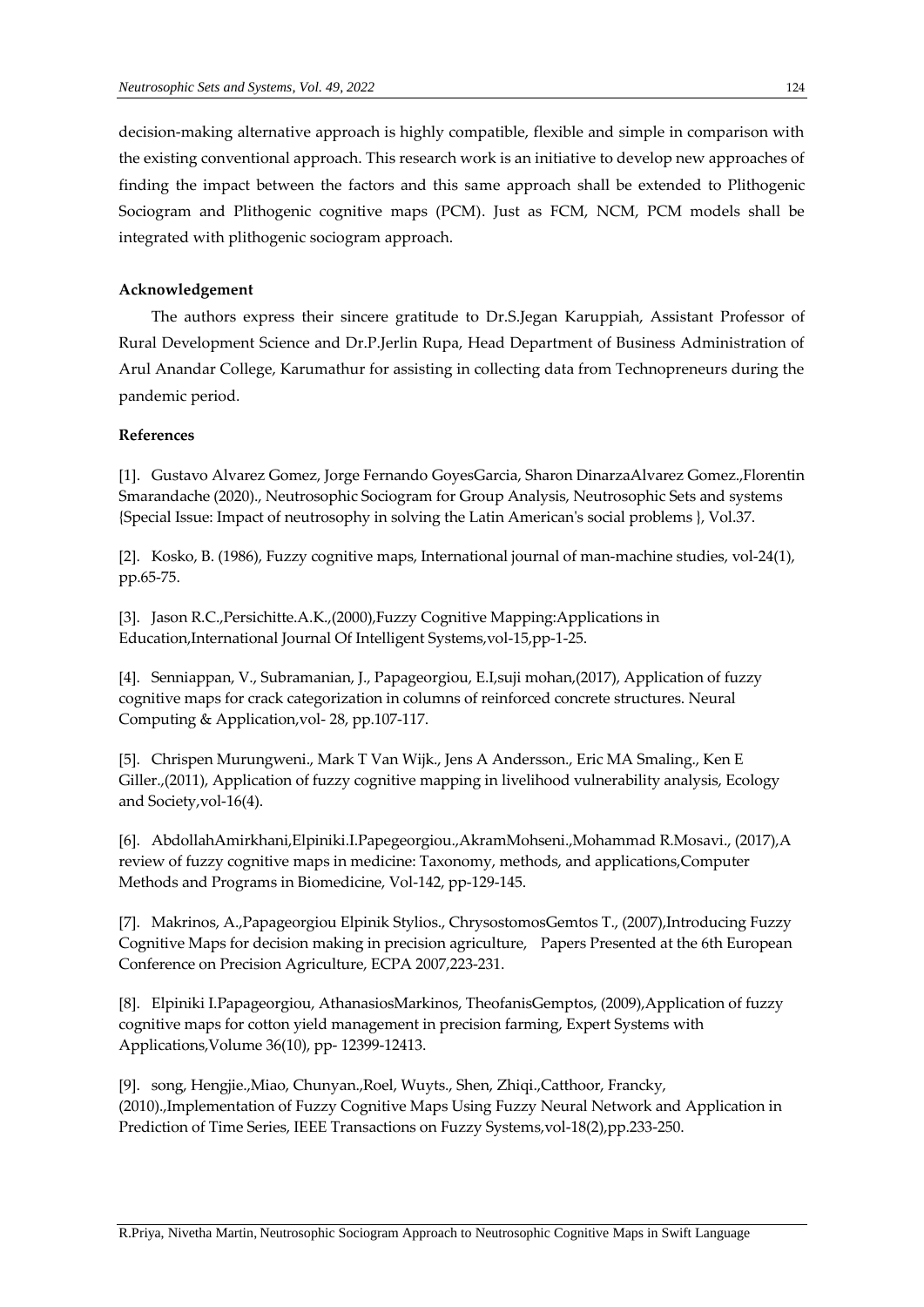[10]. Katarzyna Poczeta,Lukasz Kubus, Alexander Yastrebov (2019) ., Structure Optimization and Learning of Fuzzy Cognitive Map with the Use of Evolutionary Algorithm and Graph Thory, Metrics.131-147.

[11]. Antonie J.Jetter.,Kasperkok.,(2014),Fuzzy Cognitive Maps for futures studies—A methodological assessment of concepts and methods,Futures,Vol-61, pp. 45-57

[12]. Papageorgiou.E.I., Salmeron.J.L.,(2014), Methods and Algorithms for Fuzzy Cognitive Map-based Modeling,Fuzzy Cognitive Maps for Applied Sciences and Engineering,Vol-54,pp 1-28.

[13]. Felix, G., Napoles, G., Falcon, R. (2019), A review on methods and software for fuzzy cognitive maps, Artif icial intelligence Review , vol-52,pp-1707–1737 .

[14]. Smarandache, Florentin, Kandasamy, W.,(2014)., Fuzzy Cognitive Maps And Neutrosophic Cognitive Maps, Phoenix.

[15]. Gaurav, M. Kumar, K. Bhutani and S. Aggarwal.,(2015)., Hybrid model for medical diagnosis using Neutrosophic Cognitive Maps with Genetic Algorithms, 2015 IEEE International Conference on Fuzzy Systems (FUZZ-IEEE), pp. 1-7.

[16]. Shadrach, F.D., Kandasamy, G. (2021),Neutrosophic Cognitive Maps (NCM) based feature selection approach for early leaf disease diagnosis. journal of Ambient Intelligence and Humanized Computingvolume 12, pages 5627–5638 .

[17]. Papageorgiou.E.I.,Spyridonos.P.P .,Stylios.C.D., Nikiforidis.G.C.,Groumpos.P.P .,(2003), Grading Urinary Bladder Tumors Using Unsupervised Hebbian Algorithm for Fuzzy Cognitive Maps,International journal of biomedical soft computing and human sciences,Vol-9,pp.33-39.

[18]. Aasim Zafar ,.Mohd Anas , (2019),Neutrosophic Cognitive Maps for Situation Analysis, Neutrosophic Sets and Systems,vol-29,pp-78-88.

[19]. Zafar, A., & Wajid, M. A. (2020). Neutrosophic cognitive maps for situation analysis. Infinite Study.

[20].Zafar, A., & Wajid, M. A. (2020). A Mathematical Model to Analyze the Role of Uncertain and Indeterminate Factors in the Spread of Pandemics like COVID-19 Using Neutrosophy: A Case Study of India (Vol. 38). Infinite Study.

[21].Wajid, M. A., & Zafar, A. (2021). Multimodal Fusion: A Review, Taxonomy, Open Challenges, Research Roadmap and Future Directions. Neutrosophic Sets and Systems, 45(1), 8.

[22].Wajid, M. A., & Zafar, A. (2021). PESTEL Analysis to Identify Key Barriers to Smart Cities Development in India. Neutrosophic Sets and Systems, 42, 39-48.

[23].Abdel-Basset, M., El-Hoseny, M., Gamal, A., & Smarandache, F. (2019). A novel model for evaluation Hospital medical care systems based on plithogenic sets. Artificial intelligence in medicine, 100, 101710.

[24].Abdel-Basset, M., Manogaran, G., Gamal, A., & Chang, V. (2019). A novel intelligent medical decision support model based on soft computing and IoT. IEEE Internet of Things Journal, 7(5), 4160-4170.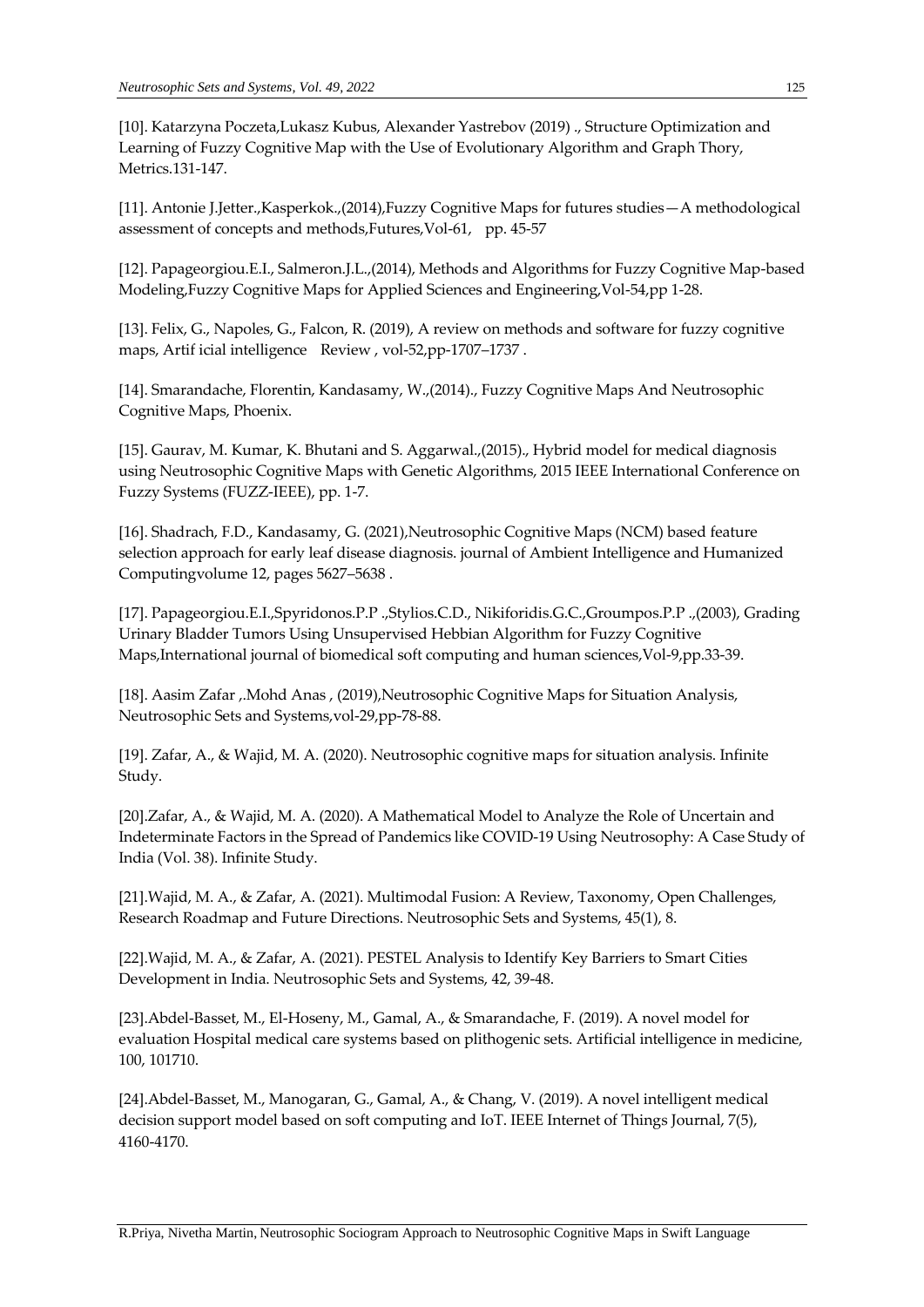[25]. Makrinos, A.Papageorgiou, Elpinik,Stylios, Chrysostomos,Gemtos, T. (2007), Introducing Fuzzy Cognitive Maps for decision making in precision agriculture, Papers Presented at the 6th European Conference on Precision Agriculture, ECPA 2007,223-231.

[26]. Vasantha W.B. Kandasamy I. Devvrat V. Ghildiyal S. , (2019),Study of Imaginative Play in Children Using Neutrosophic Cognitive Maps Model, Neutrosophic Sets and Systems,vol-30,pp-241-252

[27]. Victor Devadoss.A, A.Rajkumar, N.Jose Parvin Praveena,(2013), A Study on Miracles through Holy Bible using Neutrosophic Cognitive Maps (NCMS), International Journal of Computer Applications ,Volume 69(3),pp-22-27.

[28]. Banerjee, Goutam,(2008)., Adaptive fuzzy cognitive maps vs neutrosophic cognitive maps: decision support tool for knowledge based institutions, 665-673, Vol-67(09).

[29]. S. Jegan Karuppiah , S.Abirami , Nivetha Martin , R.Priya, (2021),Fuzzy Sociogram Approach in Cognitive Maps to explore the factors fostering the Emotional Intelligence of the learners of present age, 2021-International Conference on Multidisciplinary approaches in Humanities, Management and Sciences,pp.57-63

# **Appendix**

**NS INTEGRATED NCM CODING INPUT**

```
//
```

```
// ViewController.swift
```

```
// MathsCalculation
```

```
//
```

```
// Created by Hitasoft on 14/06/21.
```

```
//
```
import UIKit

import PDFGenerator

class ViewController: UIViewController { @IBOutlet weak var tableView: UITableView!

var headerArray = ["", "", "Expert –I", "Expert-II", "Expert-III", "Expert-IV"]

var factorsArray = ["Individual characteristic factor", "Motivation factor", "Situational factors",

"Exogenous factors", "Social Factors", "Financial factor", "Non-Financial Assistance factor",

"Entrepreneurial and business skills factor", "Cultural factors", "Socioeconomic conditions factor", "Government policies and procedures factor"]

// MARK: Expert I, Expert II, Expert III, Expert IV

var FFactors = [["F1", "F2", "F3", "F4", "F5", "F6", "F7", "F8", "F9", "F10", "F11"]]

var F1Factors = [["F2","F3","F5","F6","F8","F10", ";", "F4"],

["F2","F3","F4","F5","F8", ";", "F6", "F10"],

["F2","F3","F5","F6","F8","F10", ";", "F4","F7"],

["F2","F3","F4","F5","F6","F7","F8","F9",";","F10"]]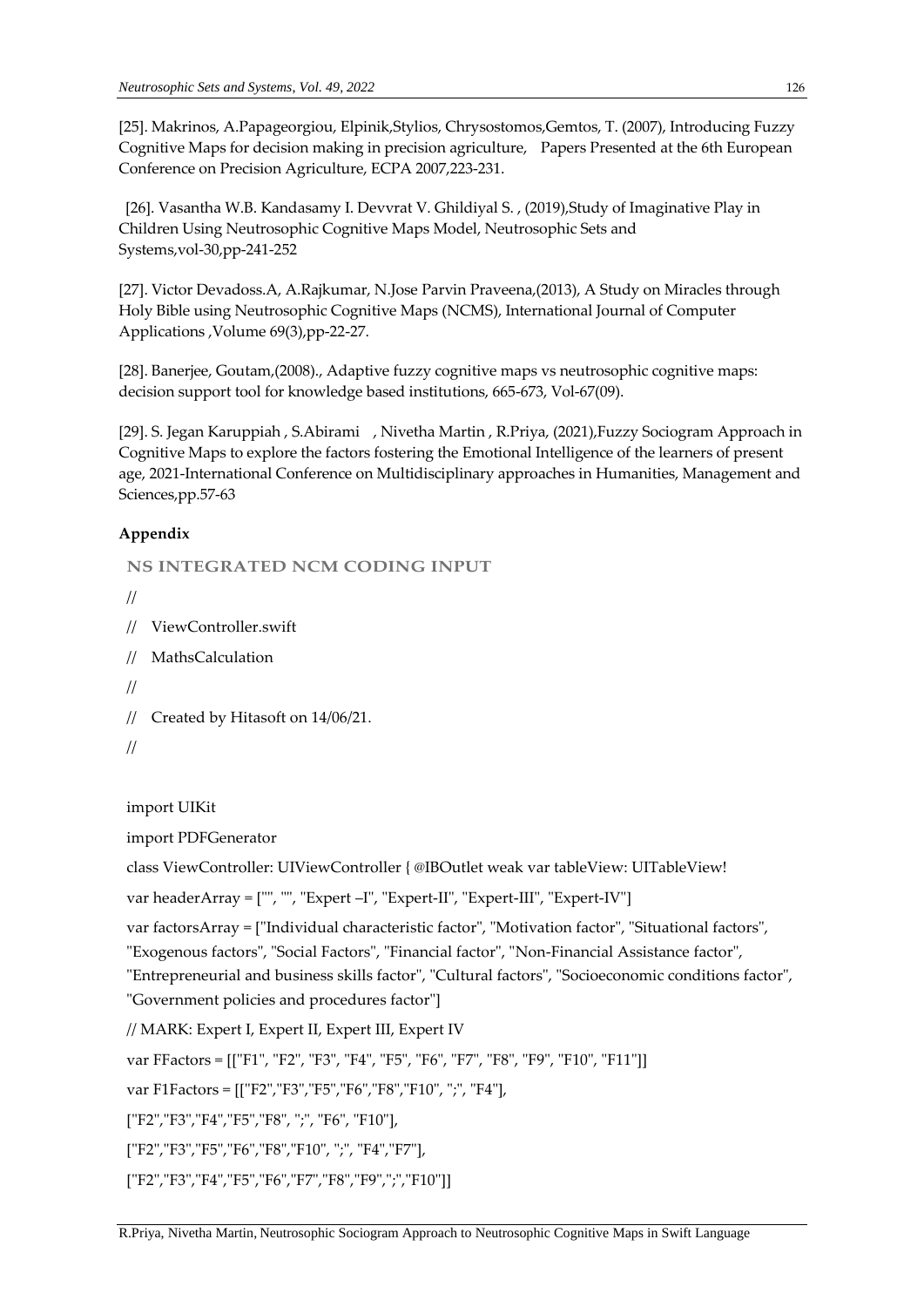var F2Factors = [["F1","F6","F9","F10","F11",";","F3"],

["F1","F3","F8","F9","F10","F11",";","F5","F6"],

["F1","F3","F6","F8","F10",";","F11"],

["F3","F4","F5","F6","F8","F9",";","F7","F11"]]

var F3Factors = [["F5","F6","F7","F9",";","F2","F4"],

["F4","F6","F9","F10","F11",";","F7","F8"], ["F10","F11",";","F1","F4"],

["F1","F2","F5","F7","F8","F9","F10",";","F4"]]

var F4Factors = [["F1",";","F3","F9"], ["F1","F2","F3","F6","F9",";","F8","F5"],

["F1","F5","F11",";","F3","F7"], ["F1","F2","F3","F5","F8","F9","F10","F11",";", "F6"]]

var F5Factors = [["F9","F10","F11",";","F3","F6","F7"], ["F7","F9",";","F10","F11"],

["F10","F11",";","F1","F9"],

["F1","F3","F4","F8","F9","F10","F11",";" ,"F2","F6"]] var F6Factors = [["F10","F11",";","F7","F9"],

["F2","F4","F10","F11",";","F3","F8"],

["F3","F9","F10","F11",";","F1","F8"],

["F1","F2","F7","F8","F10","F11",";","F3","F9"]]

var F7Factors = [["F2","F8","F9",";","F6","F10"],

["F3","F6","F10","F11",";","F2","F9"], ["F1","F2","F10",";","F6","F11"], ["F2","F5","F8","F10",";","F1","F9"]]

var F8Factors = [["F1","F2","F3","F9",";","F4"],

["F1","F2","F3","F4","F5","F6", "F8","F9","F10","F11",";","F7"],["F1","F2","F3","F5","F6","F7",

"F8","F9","F10","F11",";","F4"], ["F1","F2","F3","F4","F6","F7","F9","F10","F11",";","F5"]]

var F9Factors = [["F1","F2","F4",";","F6","F8"], ["F1","F2","F8",";","F4","F7"],

["F1","F3","F5","F6",";","F4","F10"],

["F1","F2","F3","F4","F5","F7","F8",";", "F10","F11"]] var F10Factors = [["F3","F6","F11",";","F1","F9"],

["F1","F2","F3","F11",";","F5","F8"],

["F1","F4","F5","F6","F11",";","F3"],

["F1","F2","F3","F4","F5","F7","F8","F11",";","F6"]] var F11Factors = [["F2","F10",";","F1","F9"],

["F2","F3","F7","F10",";","F6","F8"],

["F1","F2","F4","F6","F10",";","F8","F9"],

["F2","F3","F5","F6","F7","F8","F10",";","F1","F4"]]

var factorArray = [[[String]]]() var finalArray = [String: String]() var tableTotalValue = Double(0)

override func viewDidLoad() { super.viewDidLoad() self.configUI()

// Do any additional setup after loading the view.

}

func configUI() {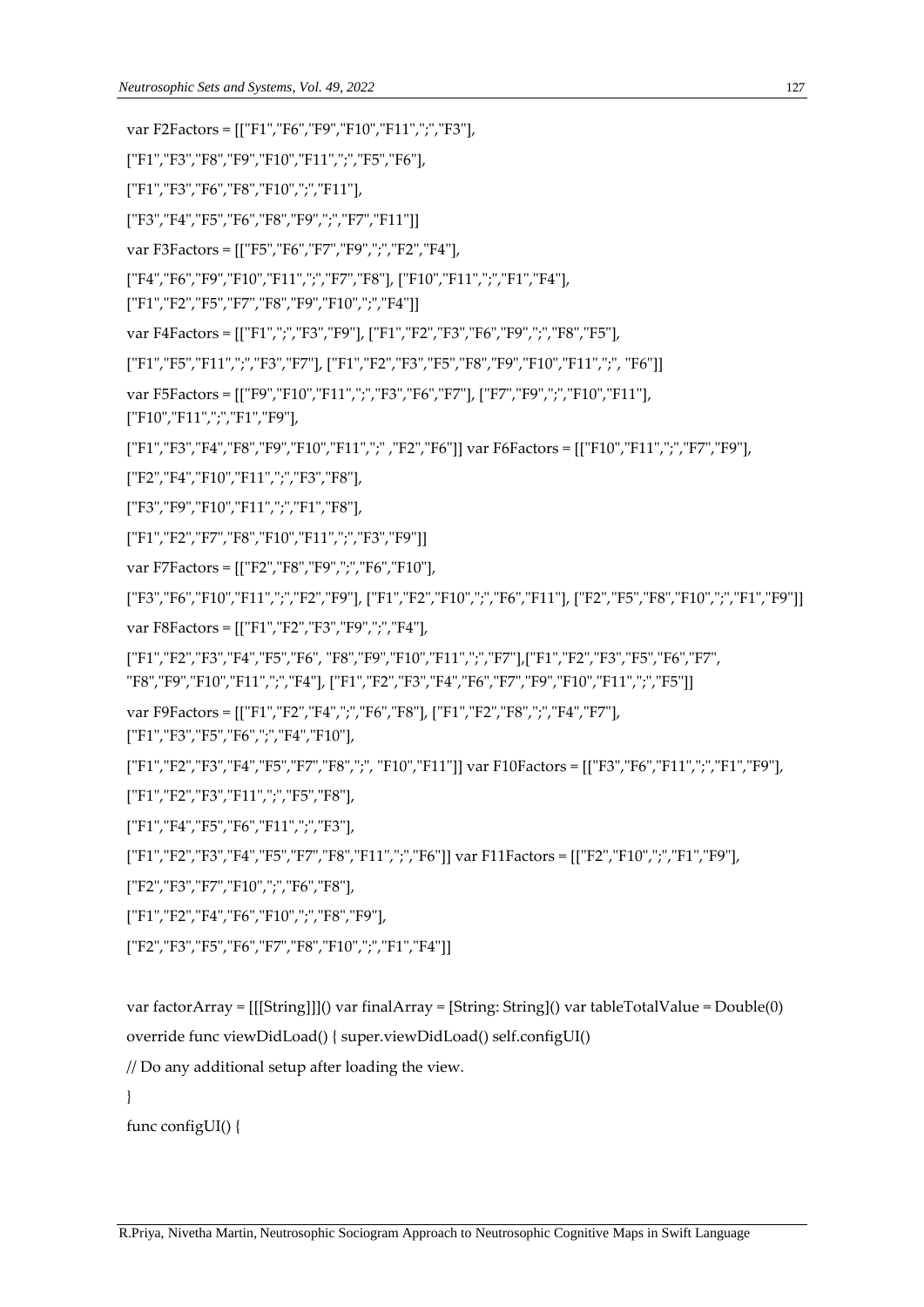factorArray.append(F1Factors) factorArray.append(F2Factors) factorArray.append(F3Factors) factorArray.append(F4Factors) factorArray.append(F5Factors) factorArray.append(F6Factors) factorArray.append(F7Factors) factorArray.append(F8Factors) factorArray.append(F9Factors) factorArray.append(F10Factors) factorArray.append(F11Factors) self.tableView.rowHeight = UITableView.automaticDimension

```
self.tableView.estimatedRowHeight = 45 self.tableView.sectionHeaderHeight = 
UITableView.automaticDimension self.tableView.estimatedSectionHeaderHeight = 45
```
- // for row in  $0.511$  {
- // for factor in 0..<factorArray.count {
- // // MARK: Calculate Expert I, Expert II, Expert III, Expert IV Value

```
// finalArray["F\(row+1)\(factor+1)"] = (factorArray[row][0].contains("F\(factor+1)") ? 0.25 :
```

```
0)+(factorArray[row][1].contains("F\(factor+1)") ? 0.25 :
```

```
0)+(factorArray[row][2].contains("F\(factor+1)") ? 0.25 :
```

```
0)+(factorArray[row][3].contains("F\(factor+1)") ? 0.25:0)
```
 $//$ }

```
//}
```

```
for row in 0..<11 {
```
for factor in 0..<factorArray.count {

```
let factor1String = factorArray[row][0].split(separator: ";")
```

```
let factor2String = factorArray[row][1].split(separator: ";")
```

```
let factor3String = factorArray[row][2].split(separator: ";")
```

```
let factor4String = factorArray[row][3].split(separator: ";")
```

```
// MARK: Calculate Expert I, Expert II, Expert III, Expert IV Value
```

```
let FFirstVal = (((factor1String.first?.contains("F\(factor+1)") ?? false)
```
 $? 0.25 : 0) +$ 

```
((factor2String.first?.contains("F\(factor+1)") ?? false)
```
 $? 0.25 : 0$  +

```
((factor 3String.first?.\text{contains}("F\setminus (factor+1)") ?? false)
```

```
? 0.25 : 0) +
```

```
((factor4String.first?.contains("F\(factor+1)") ?? false)
```

```
? 0.25: 0)
```

```
let FLastVal = ((factor1String.last?.contains("F\(factor+1)") ?? false) ?
```

```
1 : 0) + ((factor2String.last?.contains("F\(factor+1)") ?? false) ? 1 : 0) + 
((factor3String.last?.contains("F\(factor+1)") ?? false) ?
```

```
1 : 0) + ((factor4String.last?.contains("F\(factor+1)")
```
?? false) ? 1 : 0)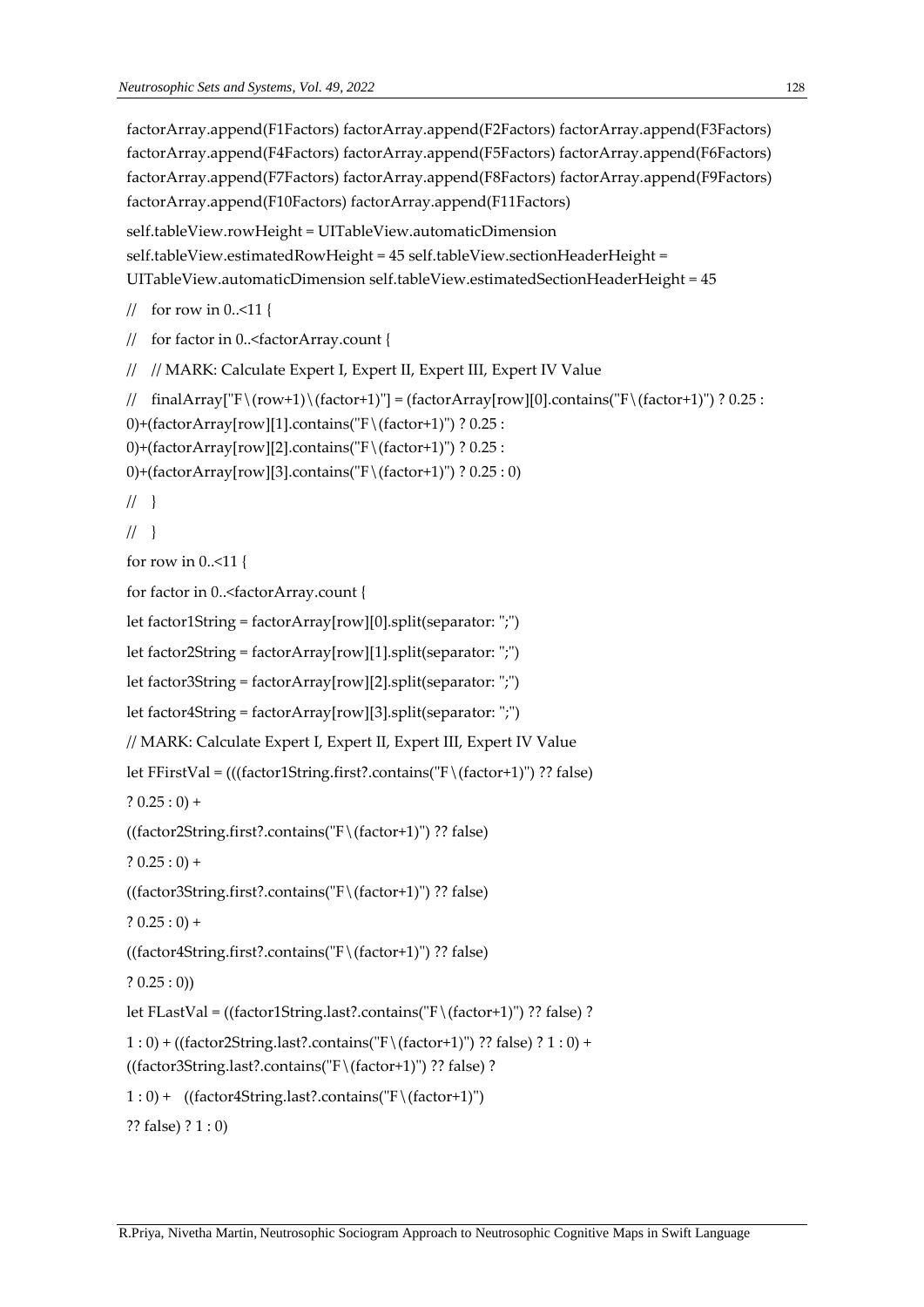```
finalArray["F\(row+1)\(factor+1)"] = FLastVal == 0 ? "\(FFirstVal)" : "\(FLastVal)I\(FFirstVal == 0 ?
" " : "+ \setminus (FFirstVal)""// print(finalArray["F\(row+1)\(factor+1)"] ?? "")
}
// print("n")}
var totalRowArray = [String]() var totalColumnArray = [String]() for row in 0..<11 {
var c = [0,0,0,0,0,0,0,0,0,0,0]c[row] = 1var RowITotal = Double(0) var RowTotal = Double(0)
var ColumnITotal = Double(0) var ColumnTotal = Double(0)
for factor in 0..<factorArray.count {
// MARK: The fuzzy comatibility degree calculation
var rowTot = Double(0) var columnTot = Double(0) 
if finalArray["F\(row+1)\(factor+1)"]?.contains("I") ?? false {
let component = finalArray
[TF\setminus (row+1)\setminus (factor+1)']?.components(separatedBy: "+") RowITotal = RowITotal+1
// print("Component = \langle (component)") if (component?.count ?? 0) > 1 {
rowTot = (Double(component?.last ?? "0") ?? 0)
}
}
else {
// print("Component =
\(Double(finalArray["F\(row+1)\(factor+1)"] ?? "0") ?? 0)")
rowTot = (Double(finalArray["F\(row+1)\(factor+1)"] ?? "0") ?? 0)
}
if finalArray["F\(factor+1)\(row+1)"]?.contains("I") ?? false {
let component = finalArray
["F\(factor+1)\(row+1)"]?.components(separatedBy: "+")
ColumnITotal = ColumnITotal+1 if (component?.count ?? 0) > 1 {
columnTot = (Double(component?.last ?? "0") ?? 0)
}
}
```

```
else {
```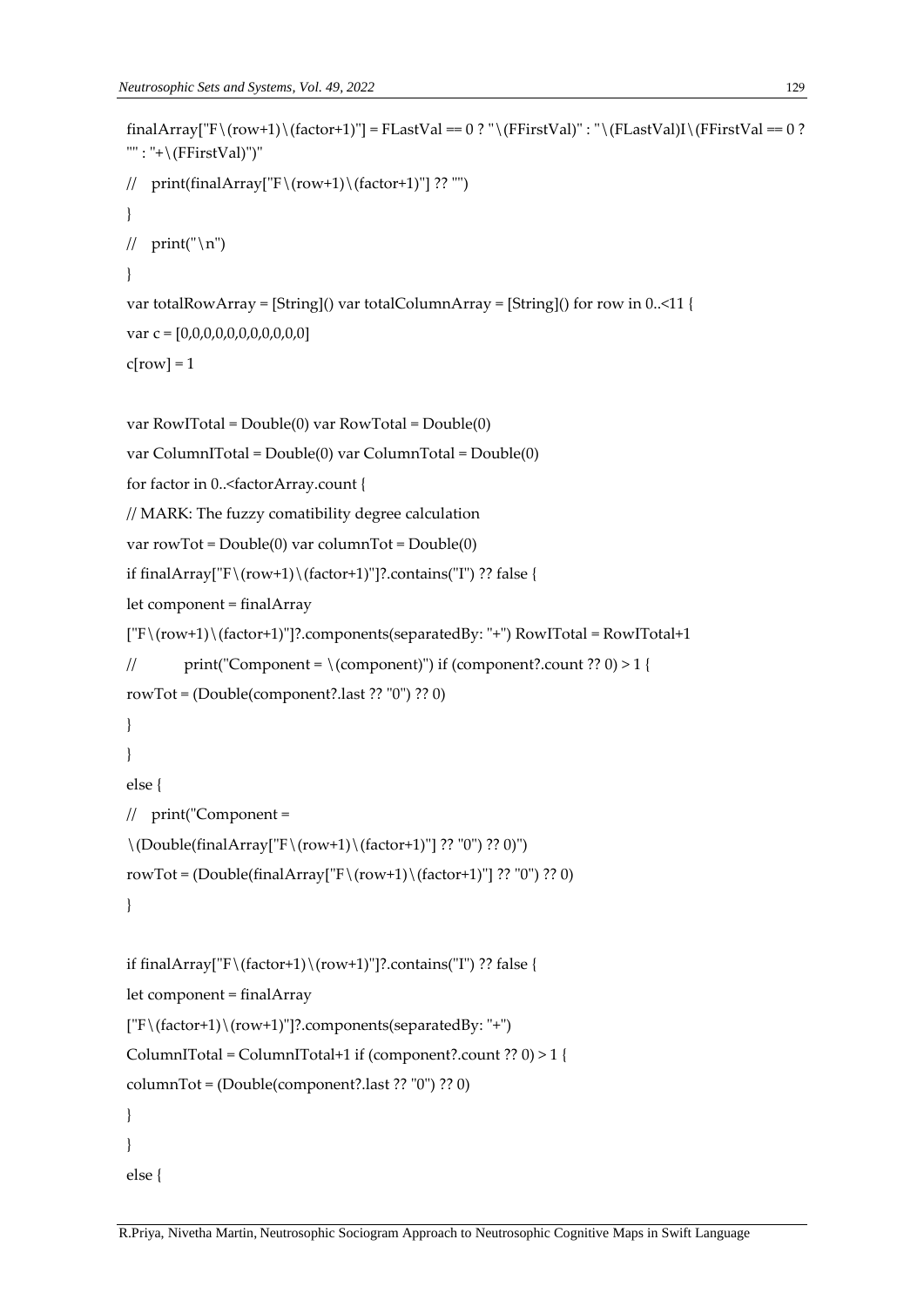```
columnTot = (Double(finalArray["F \setminus (factor+1) \setminus (row+1)"]?? "0") ?? 0)
}
if !rowTot.isNaN {
RowTotal = RowTotal+rowTot
}
if !columnTot.isNaN {
ColumnTotal = ColumnTotal+columnTot
}
}
let totalRow = "\(RowITotal > Double(0) ? "\(RowITotal)I" : "")\(RowTotal > Double(0) ? 
"+\(RowTotal)" : "")"totalRowArray.append(totalRow)
let totalColumn = "\(ColumnITotal > Double(0) ? "\(ColumnITotal)I" : "")\(ColumnTotal > 
Double(0) ? "+\C{ColumnTotal}" : "")"
totalColumnArray.append(totalColumn)
}
for row in 0.11 {
var totalRow = [Int]() var totalColumn = [Int]() var fArray = [String]() var totArray = [Int]() 
print("\ln\n")
var c = [0,0,0,0,0,0,0,0,0,0,0]
c[row] = 1 print(" \tC\(row+1) = \c()")for factor in 0..<factorArray.count { if row == 0 \& \& factor == 10 \{fArray.append("0")
totArray.append(0)
}
else {
fArray.append(finalArray["F\(row+1)\(factor+1)"] ?? "") let text =
((finalArray["F\(row+1)\(factor+1)"] ??
"").contains("I")) ? 1 : ((Double(finalArray["F\(row+1)\(factor+1)"] ?? "") ?? 0)>=1 ? 1 : 0)
let finalText = c[factor]+text totArray.append(finalText)
```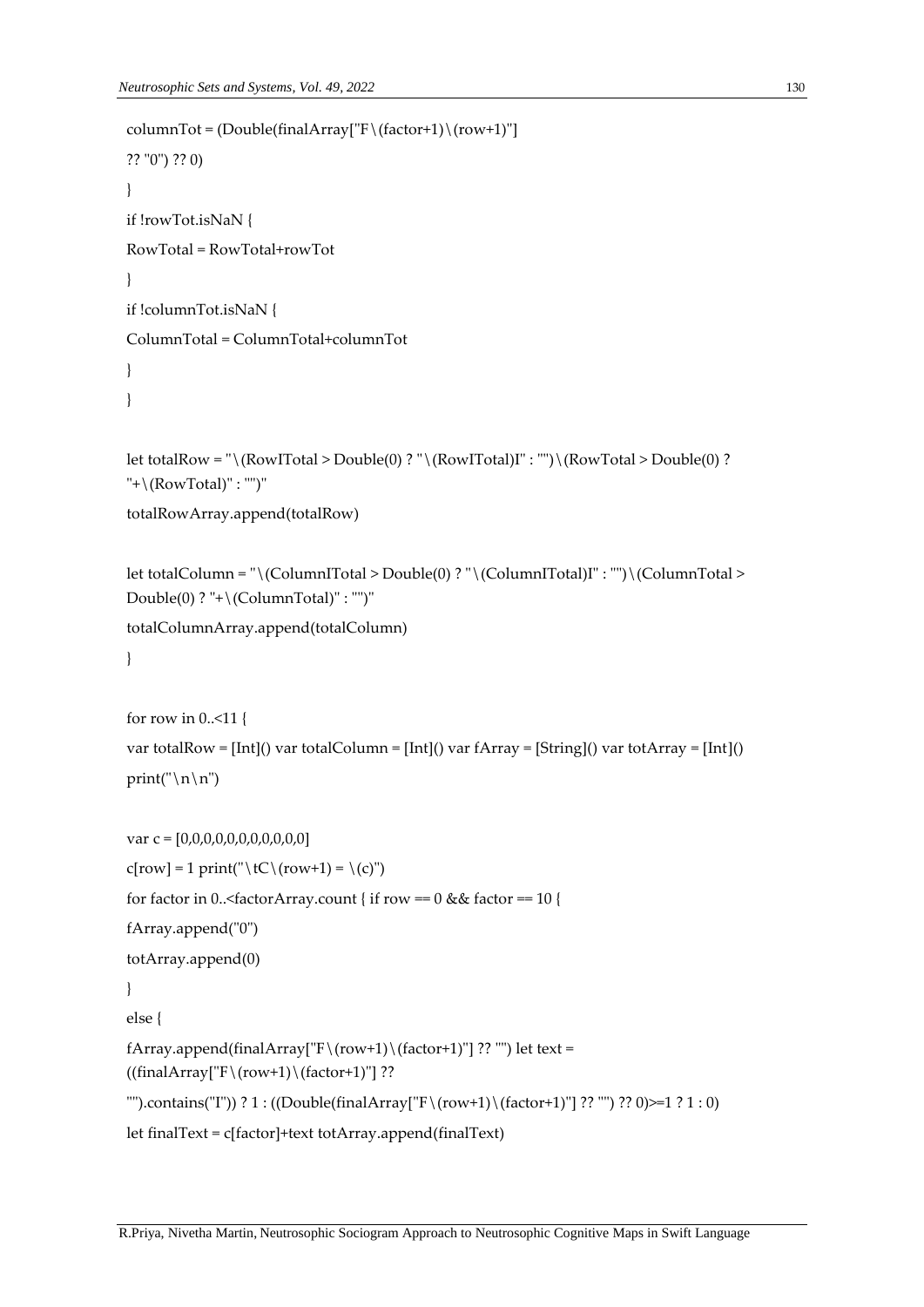```
}
}
print(("\tC\(row+1)XM = [\(fArray.joined(separator: ","))]")) print(("\t-> = \(totArray)"))
for factor in 0..<totalRowArray.count {
let text = (totalRowArray[factor].contains("I")) ? 1 : ((Double(totalRowArray[factor]) ?? 0)>0 ? 1 : 0)
let finalText = c[factor]+text>=1 ? 1 : 0
totalRow.append(finalText)
}
print(("\tC\(row+1)'XM = [\(totalRowArray.joined(separator: ","))]"))
print(("\t-> = \(totalRow)"))
for factor in 0..<totalColumnArray.count {
let text = (totalColumnArray[factor].contains("I")) ? 1 : ((Double(totalColumnArray[factor]) ?? 0)>0 ? 
1:0let finalText = (c[factor]+text)>=1 ? 1 : 0totalColumn.append(finalText)
}
print(("\tC\(row+1)'XM = [\(totalColumnArray.joined(separator: ","))]"))
print(("\t->= \setminus (totalColumn)"))}
}
func generatePDF() {
guard let v1 = self.tableView else { return }
// v1.contentSize = CGSize(width: 100.0, height: 200.0) let dst = URL(fileURLWithPath:
NSTemporaryDirectory().appending("FinalFactorCalculation.pdf"))
// writes to Disk directly. do {
try PDFGenerator.generate(v1, to: dst)
} catch (let error) { print(error)
} 
}
}
extension ViewController: UITableViewDelegate, UITableViewDataSource { func tableView(_ 
tableView: UITableView, numberOfRowsInSection section:
Int) \rightarrow Int {
return 12
```

```
}
```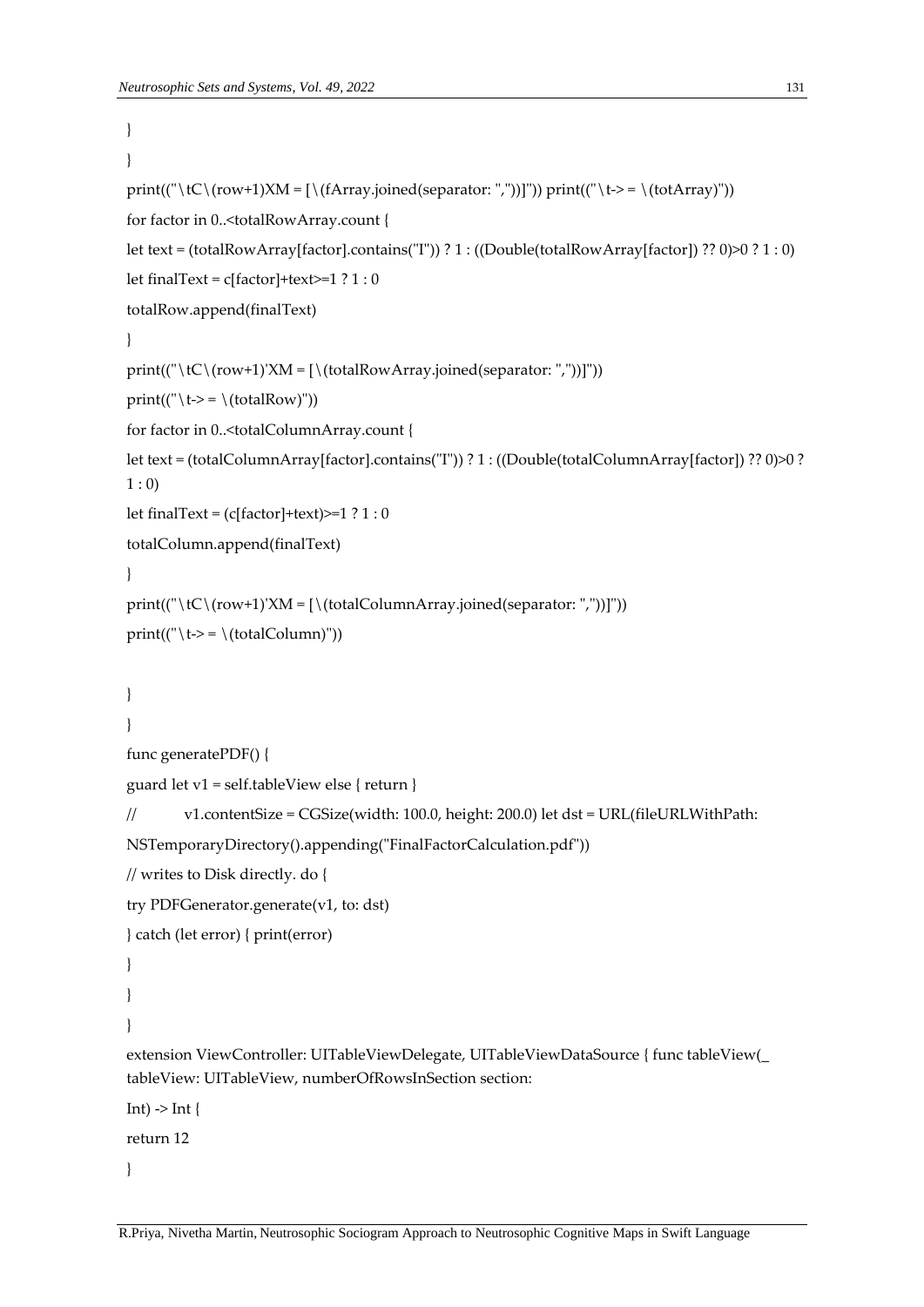```
func tableView(_ tableView: UITableView, heightForRowAt indexPath: IndexPath) -> CGFloat {
return self.view.frame.height/12
}
func numberOfSections(in tableView: UITableView) -> Int { return 8
}
func tableView(_ tableView: UITableView, heightForHeaderInSection section: Int) -> CGFloat {
return 45
}
func tableView(_ tableView: UITableView, titleForHeaderInSection section: Int) -> String? {
if section == 0 {
return ""
}
else if section == 1 { return "Expert - I"
}
else if section == 2 { return "Expert - II"
}
else if section == 3 { return "Expert - III"
}
else if section == 4 { return "Expert - IV"
}
else if section == 5 { return "Table 5"
}
else if section == 6 { return ""
}
return "Final Scores"
}
func tableView(_ tableView: UITableView, cellForRowAt indexPath: IndexPath) -> 
UITableViewCell {
if indexPath.section == 0 {
let cell = tableView.dequeueReusableCell(withIdentifier: "FactorTableViewCell") as! 
FactorTableViewCell
if indexPath.row == 0 { cell.expert1Label.text = "Expert –I" cell.expert2Label.text = "Expert-II" 
cell.expert3Label.text = "Expert-III" cell.Expert4Label.text = "Expert-IV"
}
else if indexPath.row == 1 { 
cell.titleLabel.text = "F1"
```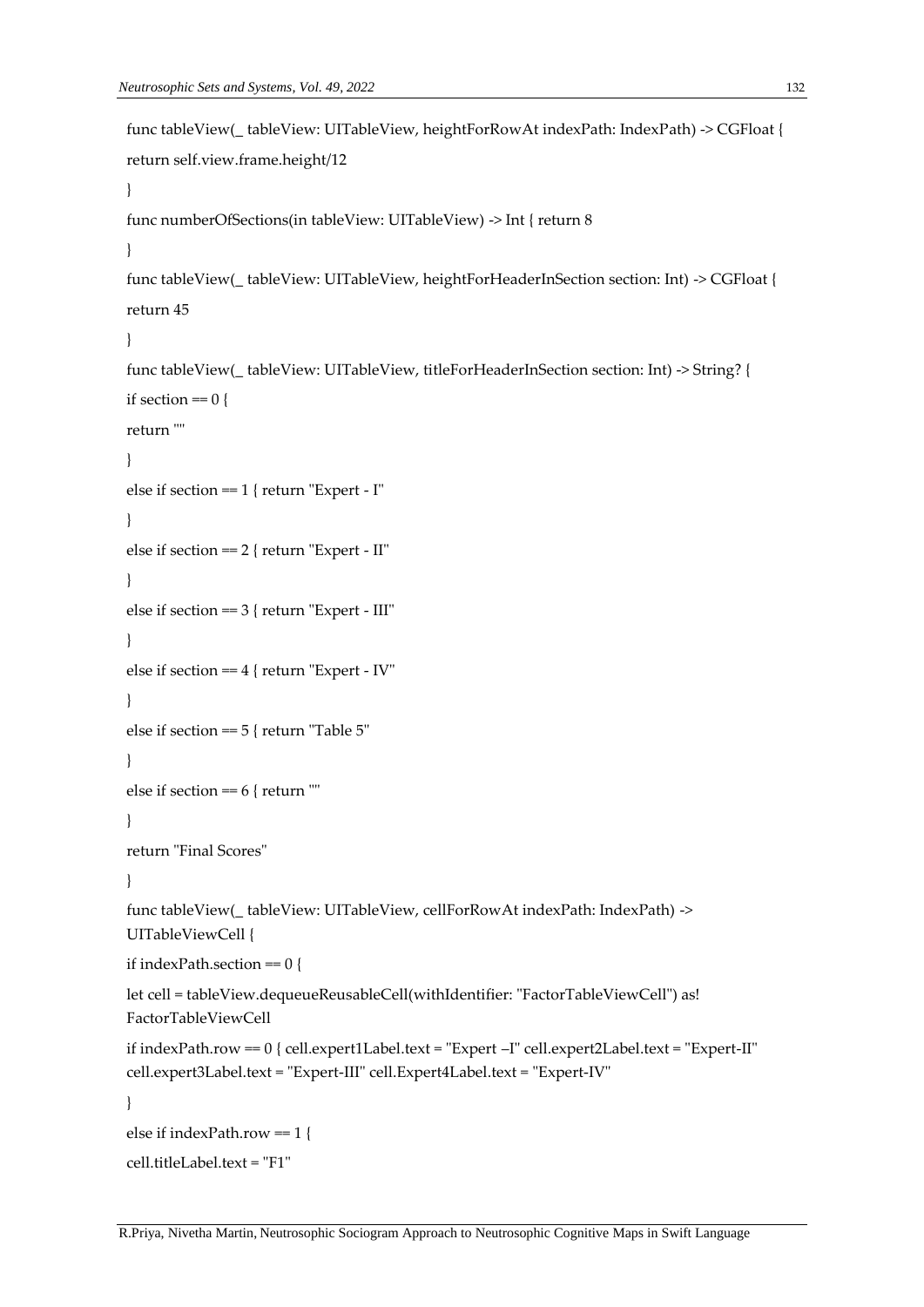cell.factorLabel.text = "Individual characteristic factor" cell.expert1Label.text = F1Factors[0].joined(separator: ",") cell.expert2Label.text = F1Factors[1].joined(separator: ",") cell.expert3Label.text = F1Factors[2].joined(separator: ",") cell.Expert4Label.text = F1Factors[3].joined(separator: ",")

#### }

else if indexPath.row == 2 { cell.titleLabel.text = "F2" cell.factorLabel.text = "Motivation factor" cell.expert1Label.text = F2Factors[0].joined(separator: ",") cell.expert2Label.text = F2Factors[1].joined(separator: ",") cell.expert3Label.text = F2Factors[2].joined(separator: ",") cell.Expert4Label.text = F2Factors[3].joined(separator: ",")

### }

else if indexPath.row == 3 { cell.titleLabel.text = "F3" cell.factorLabel.text = "Situational factors" cell.expert1Label.text = F3Factors[0].joined(separator: ",") cell.expert2Label.text = F3Factors[1].joined(separator: ",") cell.expert3Label.text = F3Factors[2].joined(separator: ",") cell.Expert4Label.text = F3Factors[3].joined(separator: ",")

#### }

else if indexPath.row == 4 { cell.titleLabel.text = "F4" cell.factorLabel.text = "Exogenous factors" cell.expert1Label.text = F4Factors[0].joined(separator: ",") cell.expert2Label.text = F4Factors[1].joined(separator: ",") cell.expert3Label.text = F4Factors[2].joined(separator: ",") cell.Expert4Label.text = F4Factors[3].joined(separator: ",")

#### }

```
else if indexPath.row == 5 { cell.titleLabel.text = "F5" cell.factorLabel.text = "Social Factors"
cell.expert1Label.text = F5Factors[0].joined(separator: ",") cell.expert2Label.text = 
F5Factors[1].joined(separator: ",") cell.expert3Label.text = F5Factors[2].joined(separator: ",") 
cell.Expert4Label.text = F5Factors[3].joined(separator: ",")
```
## }

else if indexPath.row == 6 { cell.titleLabel.text = "F6" cell.factorLabel.text = "Financial factor" cell.expert1Label.text = F6Factors[0].joined(separator: ",") cell.expert2Label.text = F6Factors[1].joined(separator: ",") cell.expert3Label.text = F6Factors[2].joined(separator: ",") cell.Expert4Label.text = F6Factors[3].joined(separator: ",")

#### }

else if indexPath.row == 7 { cell.titleLabel.text = "F7" cell.factorLabel.text = "Non-Financial Assistance factor" cell.expert1Label.text = F7Factors[0].joined(separator: ",") cell.expert2Label.text = F7Factors[1].joined(separator: ",") cell.expert3Label.text = F7Factors[2].joined(separator: ",") cell.Expert4Label.text =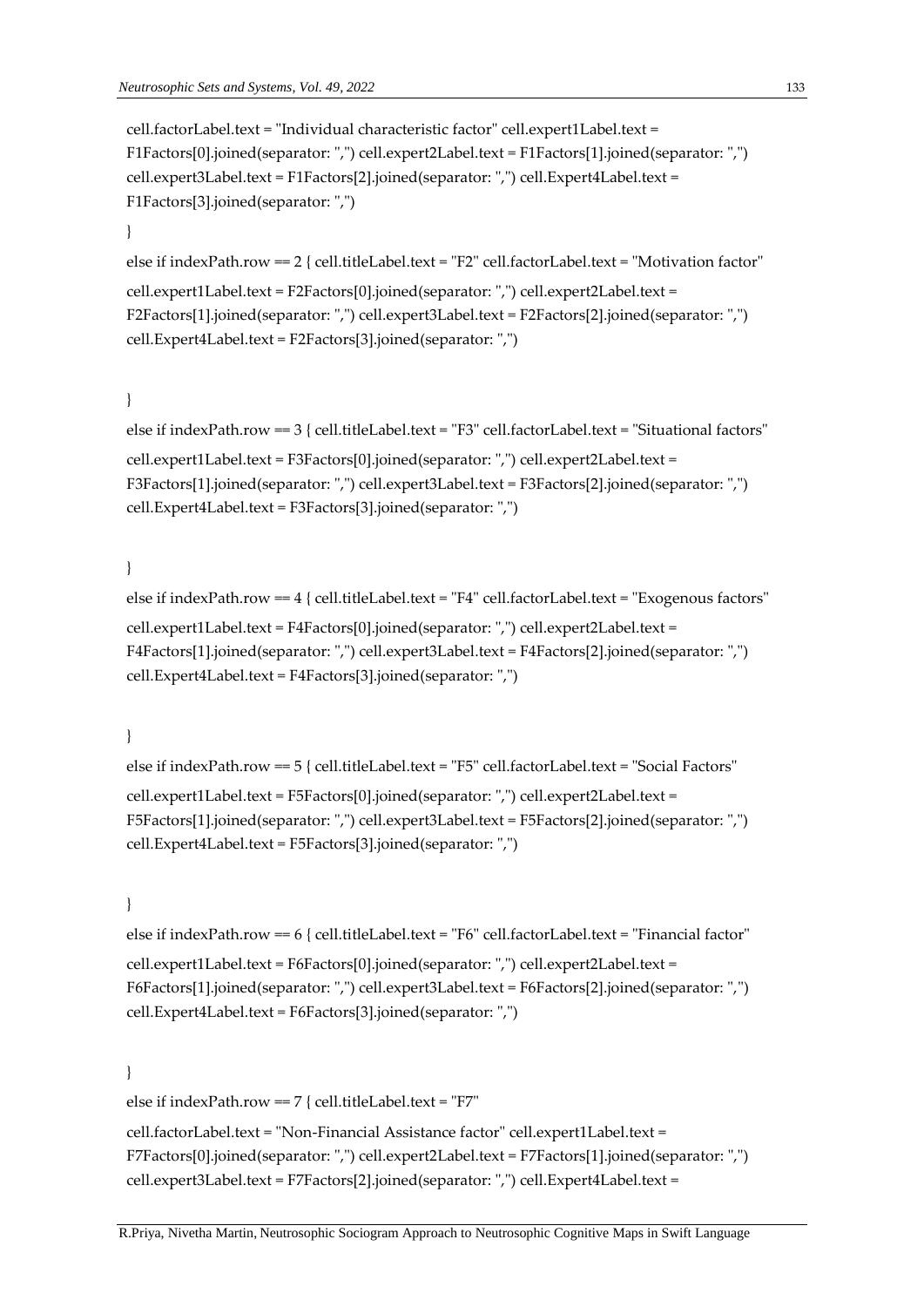```
F7Factors[3].joined(separator: ",")
}
else if indexPath.row == 8 { cell.titleLabel.text = "F8"
cell.factorLabel.text = "Entrepreneurial and business skills factor"
cell.expert1Label.text = F8Factors[0].joined(separator: ",") cell.expert2Label.text = 
F8Factors[1].joined(separator: ",") cell.expert3Label.text = F8Factors[2].joined(separator: ",") 
cell.Expert4Label.text = F8Factors[3].joined(separator: ",")
```
}

```
else if indexPath.row == 9 { cell.titleLabel.text = "F9" cell.factorLabel.text = "Cultural factors"
cell.expert1Label.text = F9Factors[0].joined(separator: ",") cell.expert2Label.text = 
F9Factors[1].joined(separator: ",") cell.expert3Label.text = F9Factors[2].joined(separator: ",") 
cell.Expert4Label.text = F9Factors[3].joined(separator: ",")
```
}

else if indexPath.row == 10 { cell.titleLabel.text = "F10" cell.factorLabel.text = "Socioeconomic conditions factor" cell.expert1Label.text = F10Factors[0].joined(separator:

",")

```
cell.expert2Label.text = F10Factors[1].joined(separator: ",")
cell.expert3Label.text = F10Factors[2].joined(separator: ",")
cell.Expert4Label.text = F10Factors[3].joined(separator: ",")
```
}

```
else if indexPath.row == 11 { cell.titleLabel.text = "F11"
cell.factorLabel.text = "Government policies and procedures factor"
cell.expert1Label.text = F11Factors[0].joined(separator: ",")
cell.expert2Label.text = F11Factors[1].joined(separator: ",")
cell.expert3Label.text = F11Factors[2].joined(separator: ",")
cell.Expert4Label.text = F11Factors[3].joined(separator:
",")
}
return cell
}
else { 
let cell = tableView.dequeueReusableCell(withIdentifier: "Factor1TableViewCell") as! 
Factor1TableViewCell
```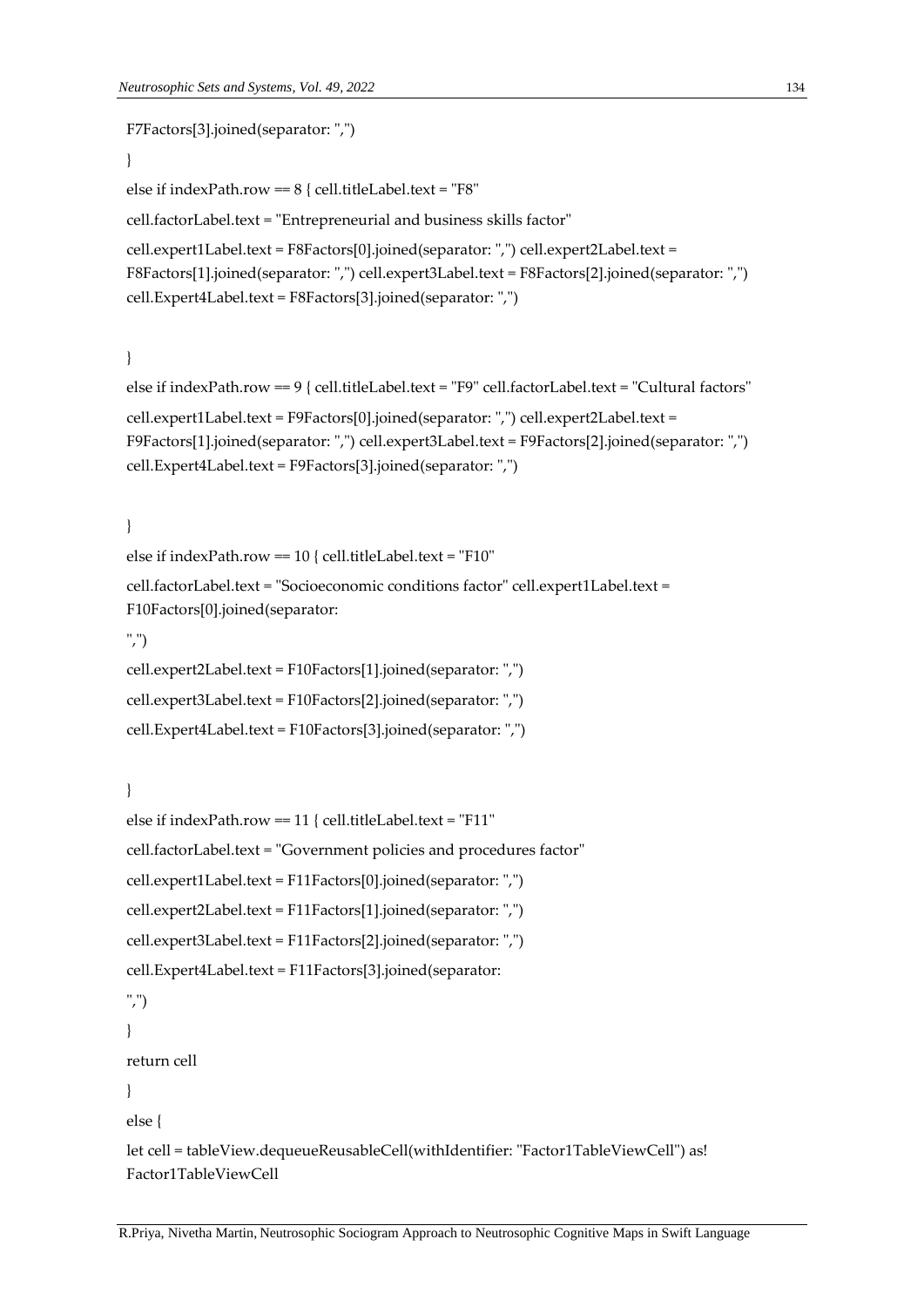// cell.finalArray = self.finalArray cell.totalValue = self.tableTotalValue

if indexPath.section == 1 || indexPath.section == 2 || indexPath.section == 3 || indexPath.section ==  $4 \mid \mid$  indexPath.section == 5  $\mid \mid$  indexPath.section == 6  $\mid \mid$  indexPath.section == 7 { if indexPath.row  $= 0$  {

cell.loadData(indexPath.section, row: indexPath.row, factor: [[String]]())

}

else {

cell.loadData(indexPath.section, row: indexPath.row, factor: factorArray[indexPath.row-1])

```
}
}
//
return cell
}
}
}
```

```
// Display Value
```
class Factor1TableViewCell: UITableViewCell {

@IBOutlet weak var fLabel: UILabel! @IBOutlet weak var f1Label: UILabel! @IBOutlet weak var f2Label: UILabel! @IBOutlet weak var f3Label: UILabel! @IBOutlet weak var f4Label: UILabel! @IBOutlet weak var f5Label: UILabel! @IBOutlet weak var f6Label: UILabel! @IBOutlet weak var f7Label: UILabel! @IBOutlet weak var f8Label: UILabel! @IBOutlet weak var f9Label: UILabel! @IBOutlet weak var f10Label: UILabel! @IBOutlet weak var f11Label: UILabel! var finalArray = [String: Double]() var totalValue = Double(0)

override func awakeFromNib() { super.awakeFromNib()

// Initialization code

}

func loadData(\_ section: Int, row: Int, factor: [[String]]) { self.f2Label.isHidden = false

self.f3Label.isHidden = false self.f4Label.isHidden = false self.f5Label.isHidden = false self.f6Label.isHidden = false self.f7Label.isHidden = false

self.f8Label.isHidden = false self.f9Label.isHidden = false self.f10Label.isHidden = false self.f11Label.isHidden = false fLabel.text = ""

f1Label.text = "" f2Label.text = "" f3Label.text = "" f4Label.text = "" f5Label.text = "" f6Label.text = ""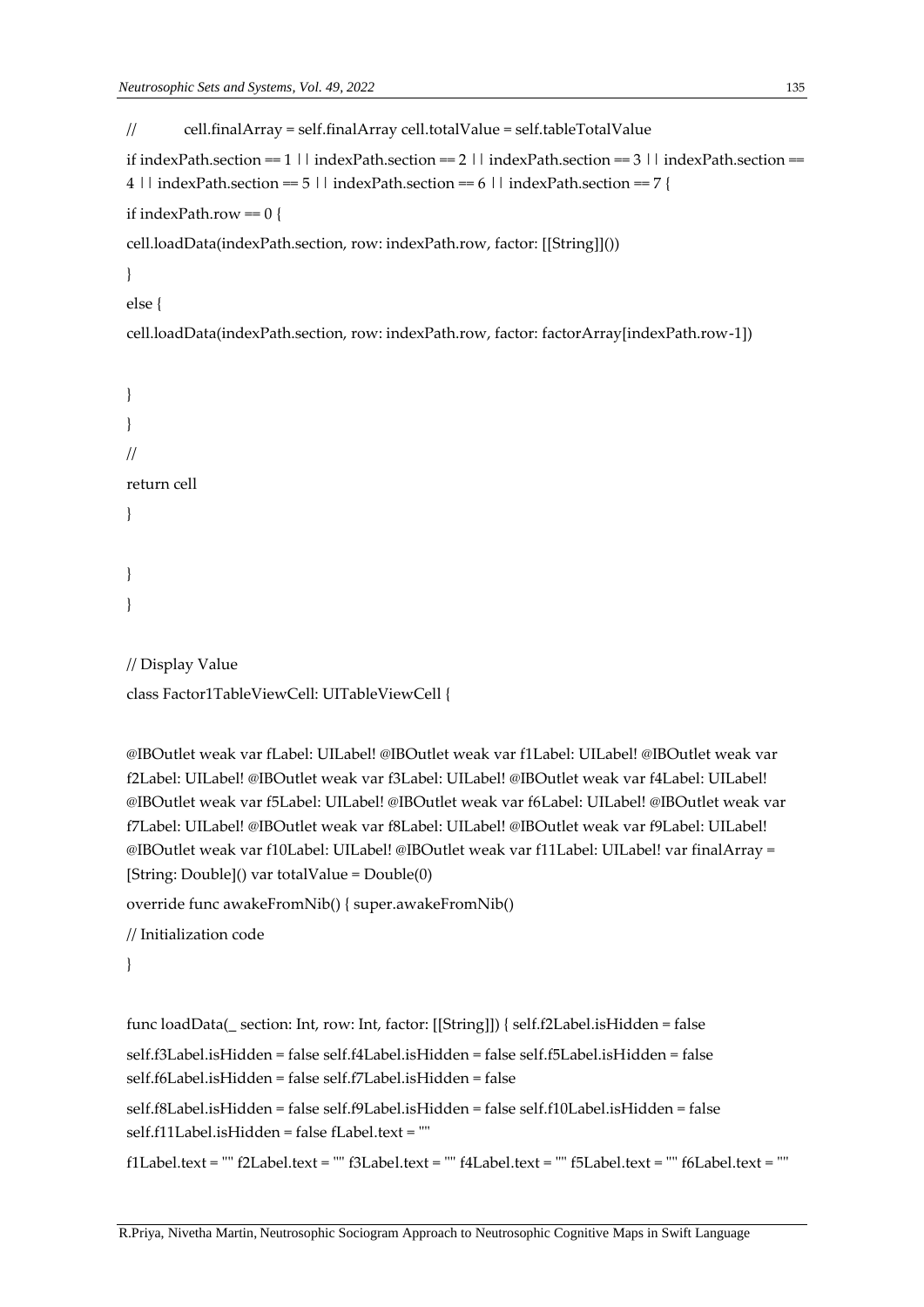```
f7Label.text = "" f8Label.text = "" f9Label.text = "" f10Label.text = "" f11Label.text = "" if row == 0 {
if section == 7 { fLabel.text = "Factors" f1Label.text = "Score"
self.f2Label.isHidden = true self.f3Label.isHidden = true self.f4Label.isHidden = true 
self.f5Label.isHidden = true self.f6Label.isHidden = true self.f7Label.isHidden = true 
self.f8Label.isHidden = true self.f9Label.isHidden = true self.f10Label.isHidden = true 
self.f11Label.isHidden = true
}
else {
fLabel.text = "" f1Label.text = "F1" f2Label.text = "F2" f3Label.text = "F3" f4Label.text = "F4" 
f5Label.text = "F5" f6Label.text = "F6" f7Label.text = "F7" f8Label.text = "F8" f9Label.text = "F9" 
f10Label.text = "F10" f11Label.text = "F11"
}
}
else {
fLabel.text = "F\(row)" f1Label.text = "0"
f2Label.text = "0"
f3Label.text = "0"
f4Label.text = "0"f5Label.text = "0"
f6Label.text = "0"f7Label.text = "0" 
f8Label.text = "0"
f9Label.text = "0"
f10Label.text = "0"f11Label.text = "0"
f1Label.font = UIFont.systemFont(ofSize: 15) f2Label.font = UIFont.systemFont(ofSize: 15) 
f3Label.font = UIFont.systemFont(ofSize: 15) f4Label.font = UIFont.systemFont(ofSize: 15) 
f5Label.font = UIFont.systemFont(ofSize: 15) f6Label.font = UIFont.systemFont(ofSize: 15) 
f7Label.font = UIFont.systemFont(ofSize: 15) f8Label.font = UIFont.systemFont(ofSize: 15) 
f9Label.font = UIFont.systemFont(ofSize: 15) f10Label.font = UIFont.systemFont(ofSize: 15) 
f11Label.font = UIFont.systemFont(ofSize: 15)
if section == 1 \mid \mid section == 2 \mid \mid section == 3 \mid \mid section == 4\mid if factor.count > (section-1) {
let factorString = factor[section-1].split(separator: ";")
if factor[section-1].contains("F1") {
f1Label.text = "I"
```
f1Label.font = UIFont.boldSystemFont(ofSize: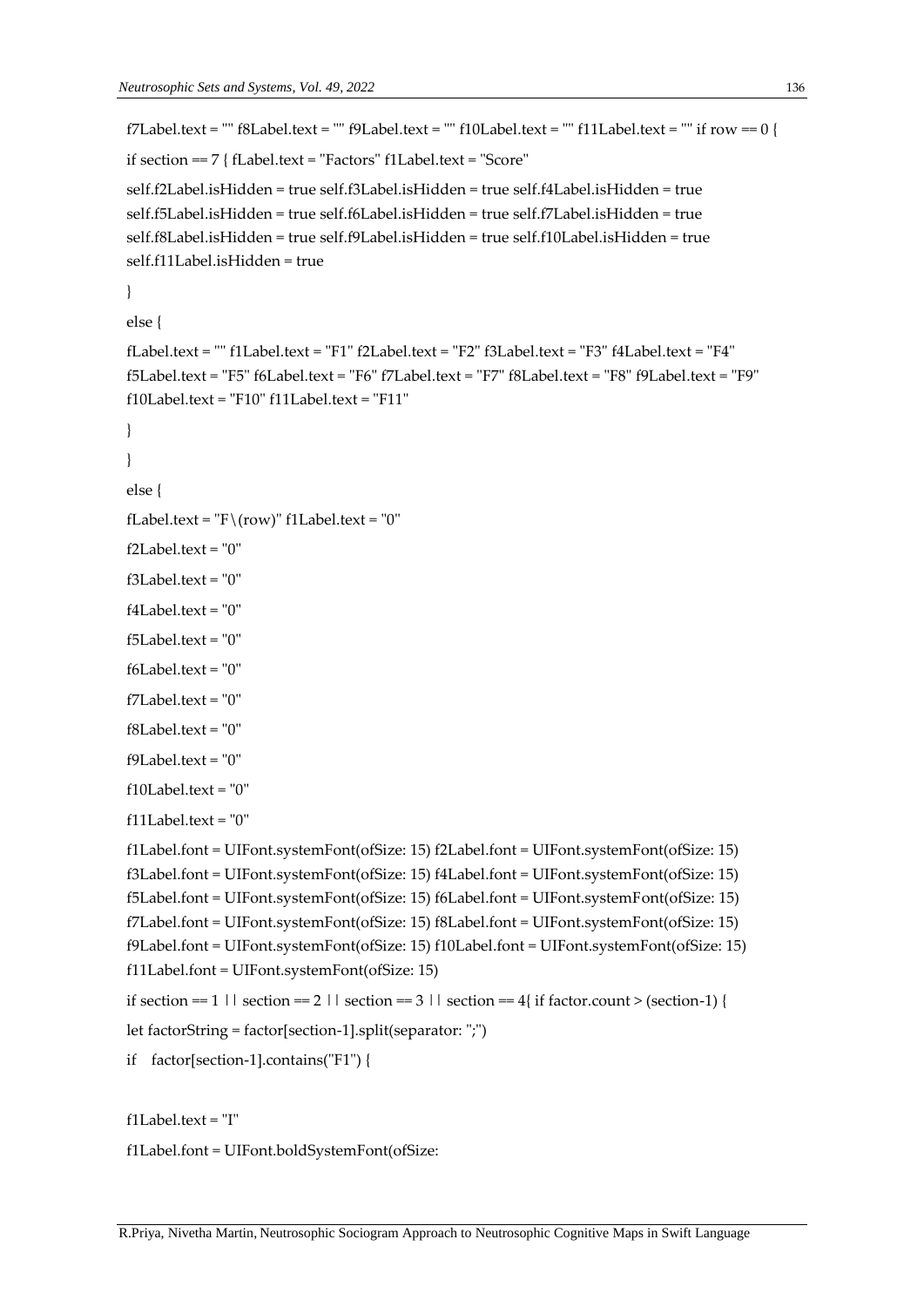## 15)

#### } else {

## }

```
if factor[section-1].contains("F2") {
```
## f2Label.text = "I"

f2Label.font = UIFont.boldSystemFont(ofSize: 15)

## } else {

#### }

```
if factor[section-1].contains("F3") {
```

```
f3Label.text = "I"
```
f3Label.font = UIFont.boldSystemFont(ofSize: 15)

} else {

### }

```
if factor[section-1].contains("F4") {
```

```
f4Label.text = "I"
```

```
f4Label.font = UIFont.boldSystemFont(ofSize: 15)
else {
```
# }

if factorString.last?.contains("F1") ?? false {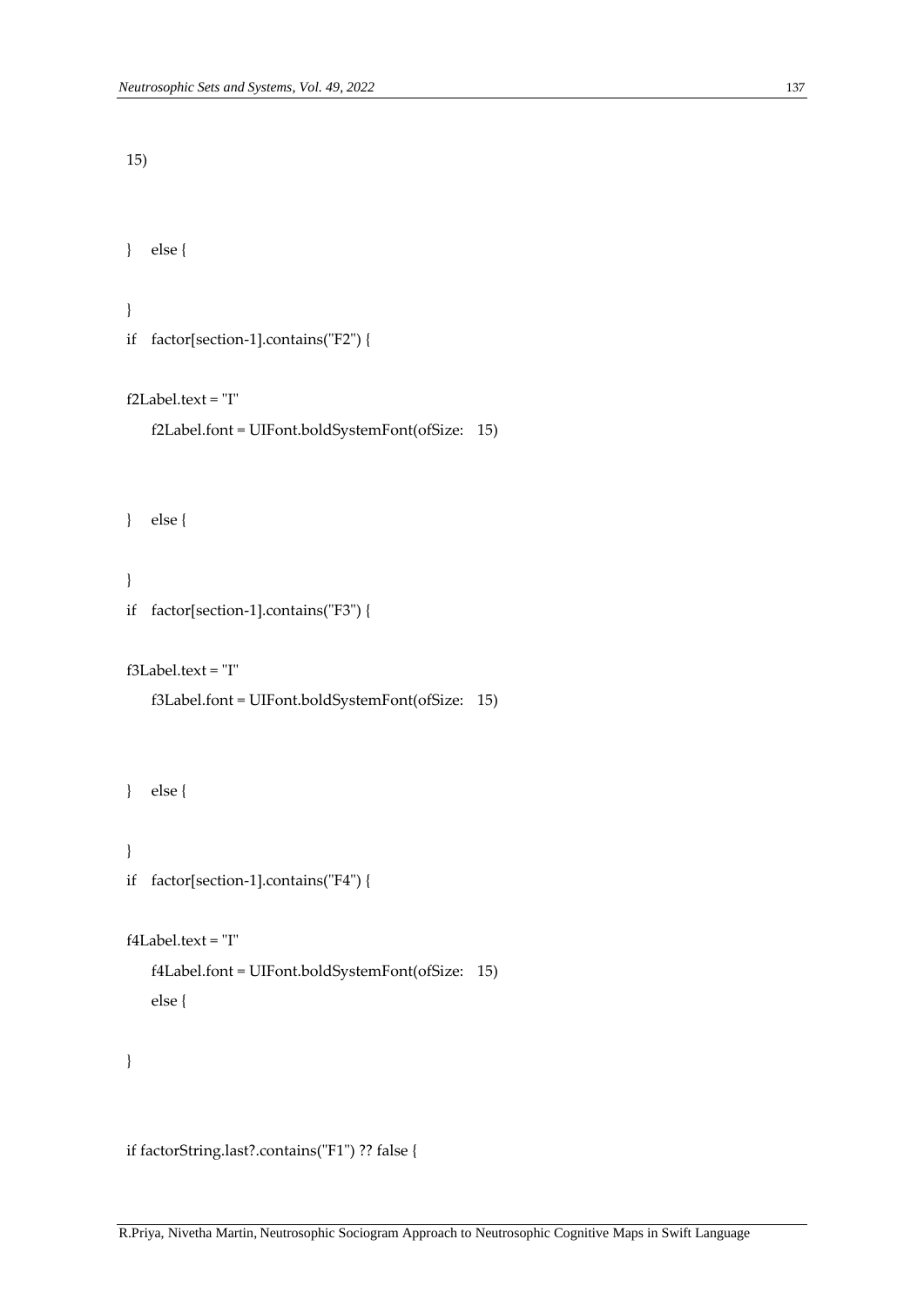}

f1Label.text = "1"

if factorString.last?.contains("F2") ?? false {

}

```
f2Label.text = "1"
```
if factorString.last?.contains("F3") ?? false {

#### }

```
f3Label.text = "1"
```
if factorString.last?.contains("F4") ?? false {

```
}
```
f4Label.text = "1"

}

if factor[section-1].contains("F5") {

if factorString.last?.contains("F5") ?? false { f5Label.text = "I"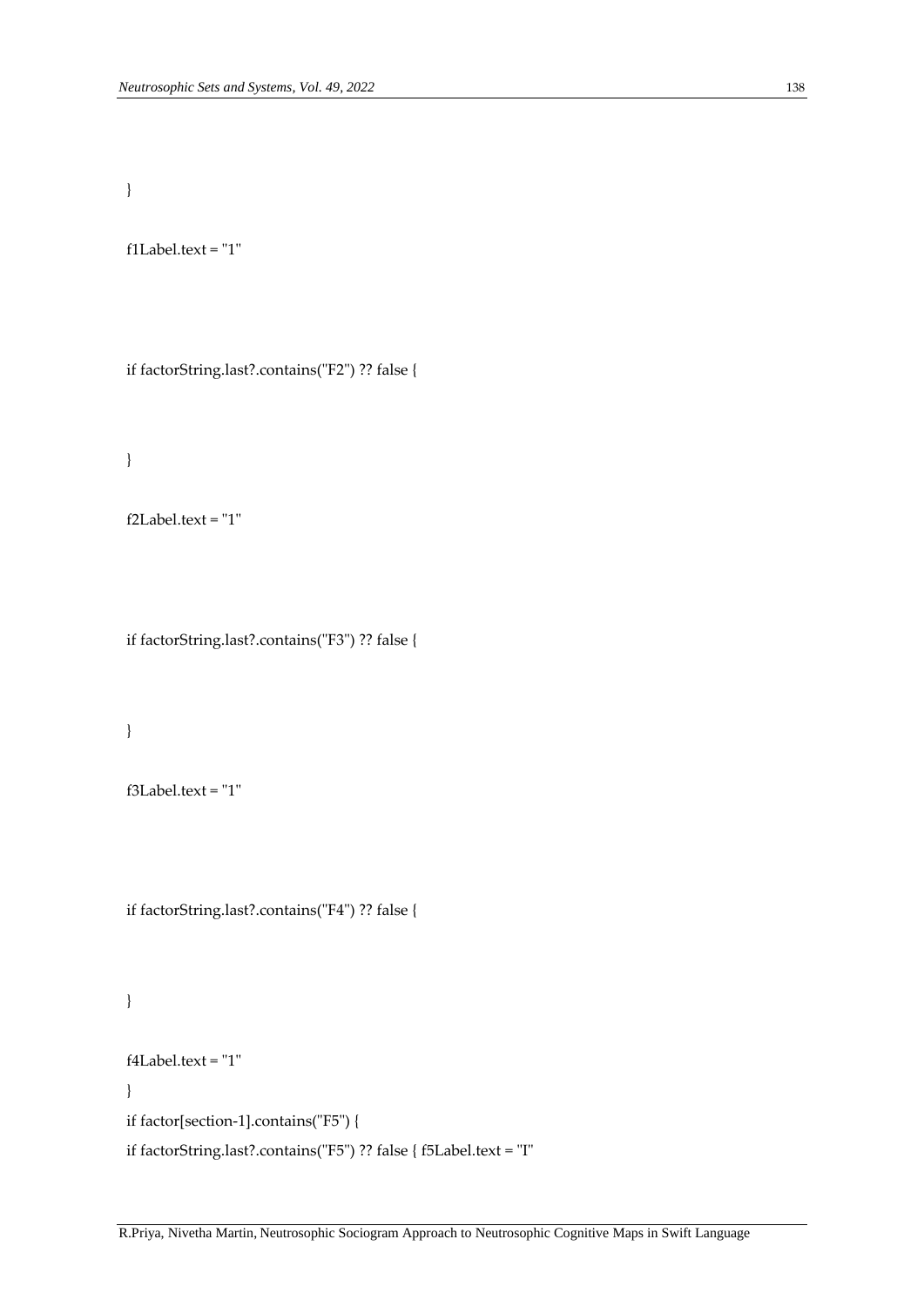```
f5Label.font = UIFont.boldSystemFont(ofSize: 15)
}
else {
f5Label.text = "1"
}
}
if factor[section-1].contains("F6") {
if factorString.last?.contains("F6") ?? false { f6Label.text = "I"
f6Label.font = UIFont.boldSystemFont(ofSize: 15)
}
else {
f6Label.text = "1"
}
}
if factor[section-1].contains("F7") {
if factorString.last?.contains("F7") ?? false { f7Label.text = "I"
f7Label.font = UIFont.boldSystemFont(ofSize: 15)
}
else {
f7Label.text = "1"
}
}
if factor[section-1].contains("F8") {
if factorString.last?.contains("F8") ?? false { f8Label.text = "I"
f8Label.font = UIFont.boldSystemFont(ofSize: 15)
}
else {
f8Label.text = "1"
}
}
if factor[section-1].contains("F9") {
if factorString.last?.contains("F9") ?? false { f9Label.text = "I"
f9Label.font = UIFont.boldSystemFont(ofSize: 15)
}
else {
```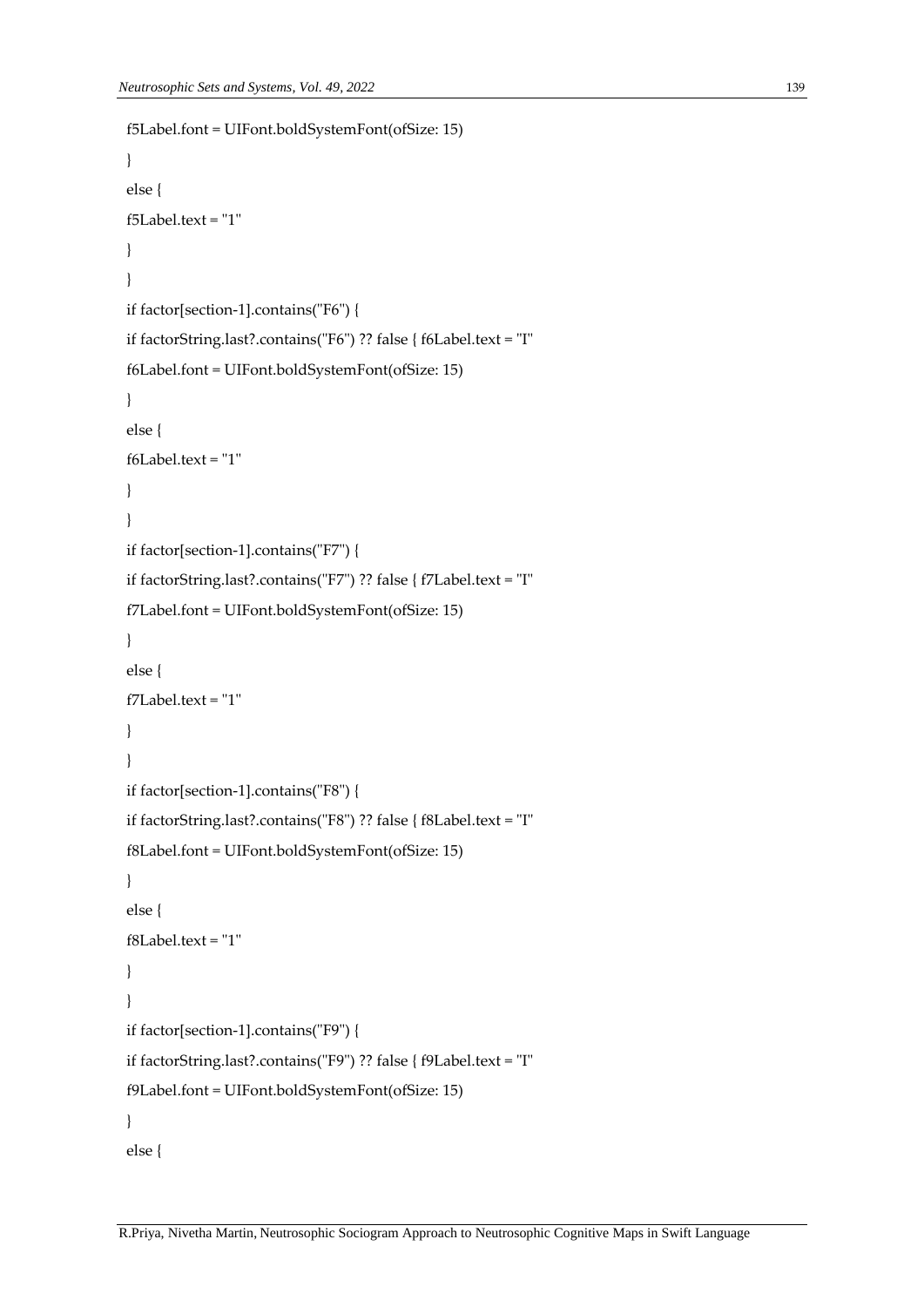```
f9Label.text = "1"
}
}
if factor[section-1].contains("F10") {
if factorString.last?.contains("F10") ?? false { f10Label.text = "I"
f10Label.font = UIFont.boldSystemFont(ofSize:
15)
}
else {
f10Label.text = "1"
} 
}
if factor[section-1].contains("F11") {
if factorString.last?.contains("F11") ?? false { f11Label.text = "I"
f11Label.font = UIFont.boldSystemFont(ofSize:
15)
}
else {
f11Label.text = "1"
}
}
}
}
else if section == 5 || section == 6 || section == 7 { let factor1String = factor[0].split(separator: ";") let 
factor2String = factor[1].split(separator: ";") let factor3String = factor[2].split(separator: ";") let 
factor4String = factor[3].split(separator: ";")
let F1FirstVal = "\(((factor1String.first?.contains("F1")
?? false) ? 0.25 : 0) +
((factor2String.first?.contains("F1") ?? false) ? 0.25 :
0) + ((factor3String.first?.contains("F1") ?? false) ?
0.25 : 0) + ((factor4String.first?.contains("F1") ?? false) ? 0.25 : 0))"
let F1LastVal = ((factor1String.last?.contains("F1") ?? false) ? 1 : 0) + 
((factor2String.last?.contains("F1") ?? false) ? 1 : 0) + ((factor3String.last?.contains("F1") ?? false) ? 1 : 
0) +((factor4String.last?.contains("F1") ?? false) ? 1 : 0)
self.f1Label.text = F1LastVal == 0 ? F1FirstVal : "\(F1LastVal)I+\(F1FirstVal)"
```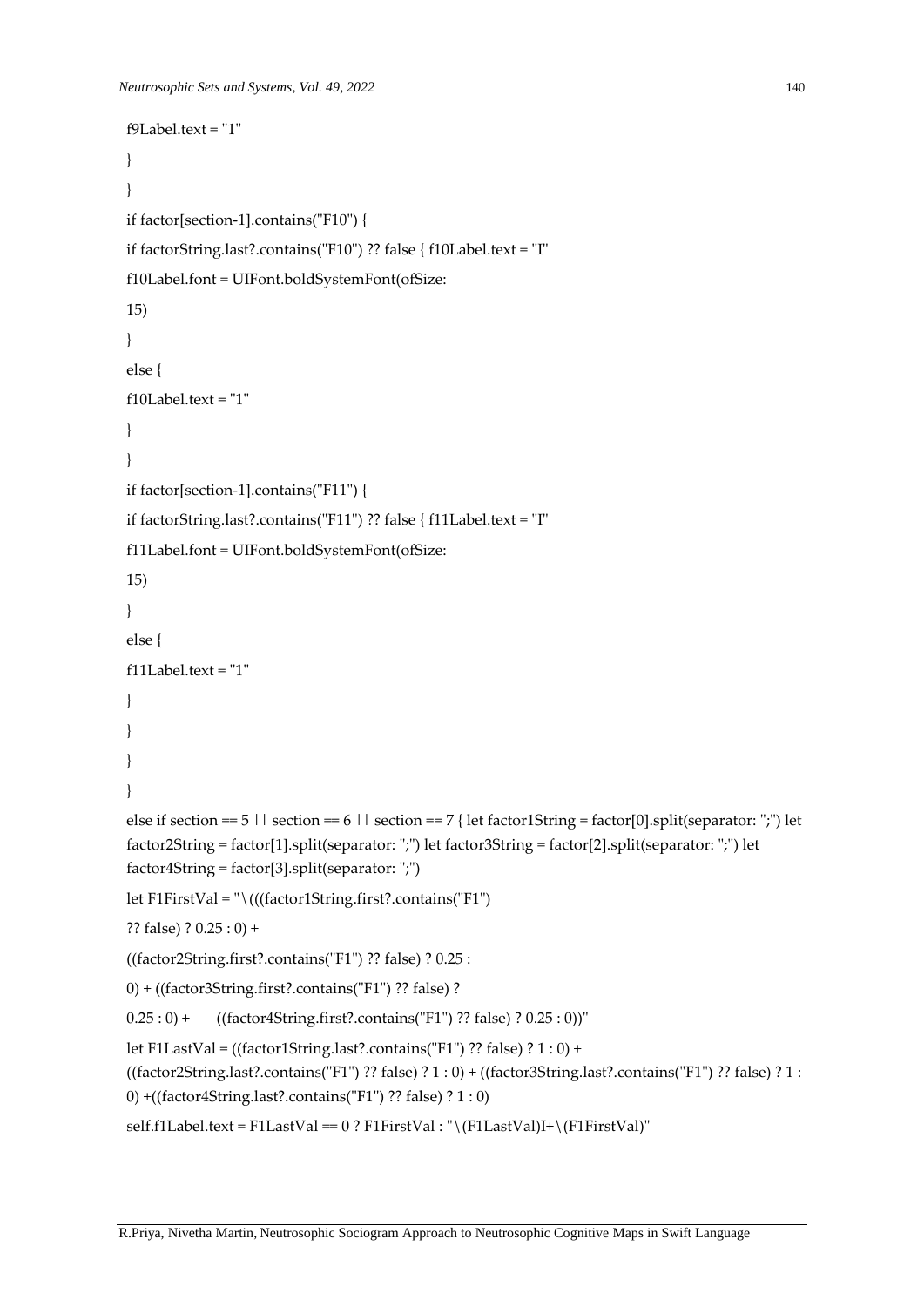let F2FirstVal = "\(((factor1String.first?.contains("F2") ?? false) ? 0.25 : 0) + ((factor2String.first?.contains("F2") ?? false) ? 0.25 : 0) + ((factor3String.first?.contains("F2") ?? false) ? 0.25 : 0) + ((factor4String.first?.contains("F2") ?? false) ? 0.25 : 0))" let F2LastVal = ((factor1String.last?.contains("F2") ?? false) ? 1 : 0) +  $((factor 2String last? contains('F2") ?? false) ? 1 : 0) + ((factor 3String last? contains('F2") ?? false) ? 1 : 0)$ 0) +((factor4String.last?.contains("F2") ?? false) ? 1 : 0) self.f2Label.text = F2LastVal == 0 ? F2FirstVal : "\(F2LastVal)I+\(F2FirstVal)" let F3FirstVal = "\(((factor1String.first?.contains("F3") ?? false) ? 0.25 : 0) + ((factor2String.first?.contains("F3") ?? false) ? 0.25 : 0) + ((factor3String.first?.contains("F3") ?? false) ?  $(0.25:0)$  +  $((factor 4String-first? contains("F3") ?? false) ? 0.25:0))"$ let F3LastVal = ((factor1String.last?.contains("F3") ?? false) ? 1 : 0) + ((factor2String.last?.contains("F3") ?? false) ? 1 : 0) + ((factor3String.last?.contains("F3") ?? false) ? 1 : 0) +((factor4String.last?.contains("F3") ?? false) ? 1 : 0) self.f3Label.text = F3LastVal == 0 ? F3FirstVal : "\(F3LastVal)I+\(F3FirstVal)" let F4FirstVal = "\(((factor1String.first?.contains("F4") ?? false) ? 0.25 : 0) +  $((factor 2String.first? contains('F4") ?? false) ? 0.25:$ 0) + ((factor3String.first?.contains("F4") ?? false) ?  $(0.25:0)$  +  $((factor 4String first? contains("F4") ?? false) ? 0.25:0))"$ let F4LastVal = ((factor1String.last?.contains("F4") ?? false) ? 1 : 0) + ((factor2String.last?.contains("F4") ?? false) ? 1 : 0) + ((factor3String.last?.contains("F4") ?? false) ? 1 : 0) +((factor4String.last?.contains("F4") ?? false) ? 1 : 0) self.f4Label.text = F4LastVal == 0 ? F4FirstVal : "\(F4LastVal)I+\(F4FirstVal)" let F5FirstVal = "\(((factor1String.first?.contains("F5") ?? false) ? 0.25 : 0) + ((factor2String.first?.contains("F5") ?? false) ? 0.25 : 0) + ((factor3String.first?.contains("F5") ?? false) ? 0.25 : 0) + ((factor4String.first?.contains("F5") ?? false) ? 0.25 : 0))" let F5LastVal =  $((factor1String-last?contains('F5'')?)$ ? false $) ? 1 : 0) +$ 

((factor2String.last?.contains("F5") ?? false) ? 1 : 0) + ((factor3String.last?.contains("F5") ?? false) ? 1 :

0) +((factor4String.last?.contains("F5") ?? false) ? 1 : 0)

 $self.f5Label.text = F5LastVal == 0$ ?  $F5FirstVal : "\(F5LastVal)I + \(F5FirstVal)"$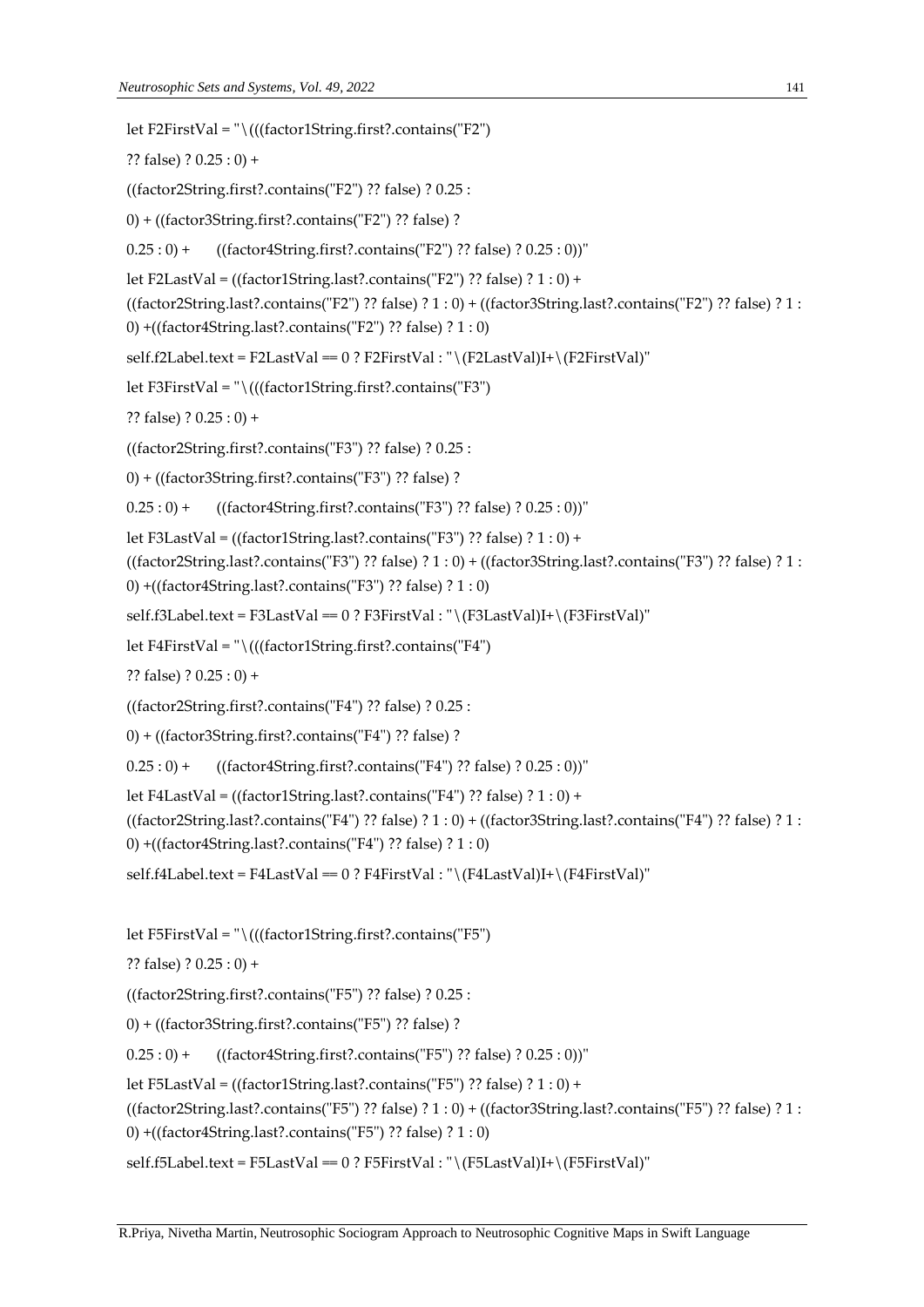let F6FirstVal = "\(((factor1String.first?.contains("F6")

?? false) ? 0.25 : 0) +

((factor2String.first?.contains("F6") ?? false) ? 0.25 :

0) + ((factor3String.first?.contains("F6") ?? false) ?

 $(0.25:0)$  +  $((factor 4String.first? contains('F6") ?? false) ? 0.25:0))''$ 

let F6LastVal = ((factor1String.last?.contains("F6") ?? false) ? 1 : 0) +

((factor2String.last?.contains("F6") ?? false) ? 1 : 0) + ((factor3String.last?.contains("F6") ?? false) ? 1 :

0) +((factor4String.last?.contains("F6") ?? false) ? 1 : 0)

 $self.f6Label.text = F6LastVal == 0 ? F6FirstVal : "\(F6LastVal)I+\(F6FirstVal)"$ 

let F7FirstVal = "\(((factor1String.first?.contains("F7")

?? false) ? 0.25 : 0) +

((factor2String.first?.contains("F7") ?? false) ? 0.25 :

0) + ((factor3String.first?.contains("F7") ?? false) ?

0.25 : 0) + ((factor4String.first?.contains("F7") ?? false) ? 0.25 : 0))"

let F7LastVal = ((factor1String.last?.contains("F7") ?? false) ? 1 : 0) +

((factor2String.last?.contains("F7") ?? false) ? 1 : 0) + ((factor3String.last?.contains("F7") ?? false) ? 1 :

0) +((factor4String.last?.contains("F7") ?? false) ? 1 : 0)

 $self.f7Label.text = F7LastVal == 0 ? F7FirstVal : "\(F7LastVal] + \(F7FirstVal)"$ 

let F8FirstVal = "\(((factor1String.first?.contains("F8")

?? false) ? 0.25 : 0) +

((factor2String.first?.contains("F8") ?? false) ? 0.25 :

```
0) + ((factor3String.first?.contains("F8") ?? false) ?
```
0.25 : 0) + ((factor4String.first?.contains("F8") ?? false) ? 0.25 : 0))"

let F8LastVal = ((factor1String.last?.contains("F8") ?? false) ? 1 : 0) +

((factor2String.last?.contains("F8") ?? false) ? 1 : 0) + ((factor3String.last?.contains("F8") ?? false) ? 1 :

0) +((factor4String.last?.contains("F8") ?? false) ? 1 : 0)

self.f8Label.text = F8LastVal == 0 ? F8FirstVal : "\(F8LastVal)I+\(F8FirstVal)"

let F9FirstVal = "\(((factor1String.first?.contains("F9")

```
?? false) ? 0.25 : 0) +
```
((factor2String.first?.contains("F9") ?? false) ? 0.25 :

0) + ((factor3String.first?.contains("F9") ?? false) ?

0.25 : 0) + ((factor4String.first?.contains("F9") ?? false) ? 0.25 : 0))"

let F9LastVal =  $((factor1String-last?contains('F9") ?? false) ? 1 : 0) +$ 

((factor2String.last?.contains("F9") ?? false) ? 1 : 0) + ((factor3String.last?.contains("F9") ?? false) ? 1 :

0) +((factor4String.last?.contains("F9") ?? false) ? 1 : 0)

 $self.f9Label.text = F9LastVal == 0 ? F9FirstVal : "\(F9LastVal)I + \(F9FirstVal)"$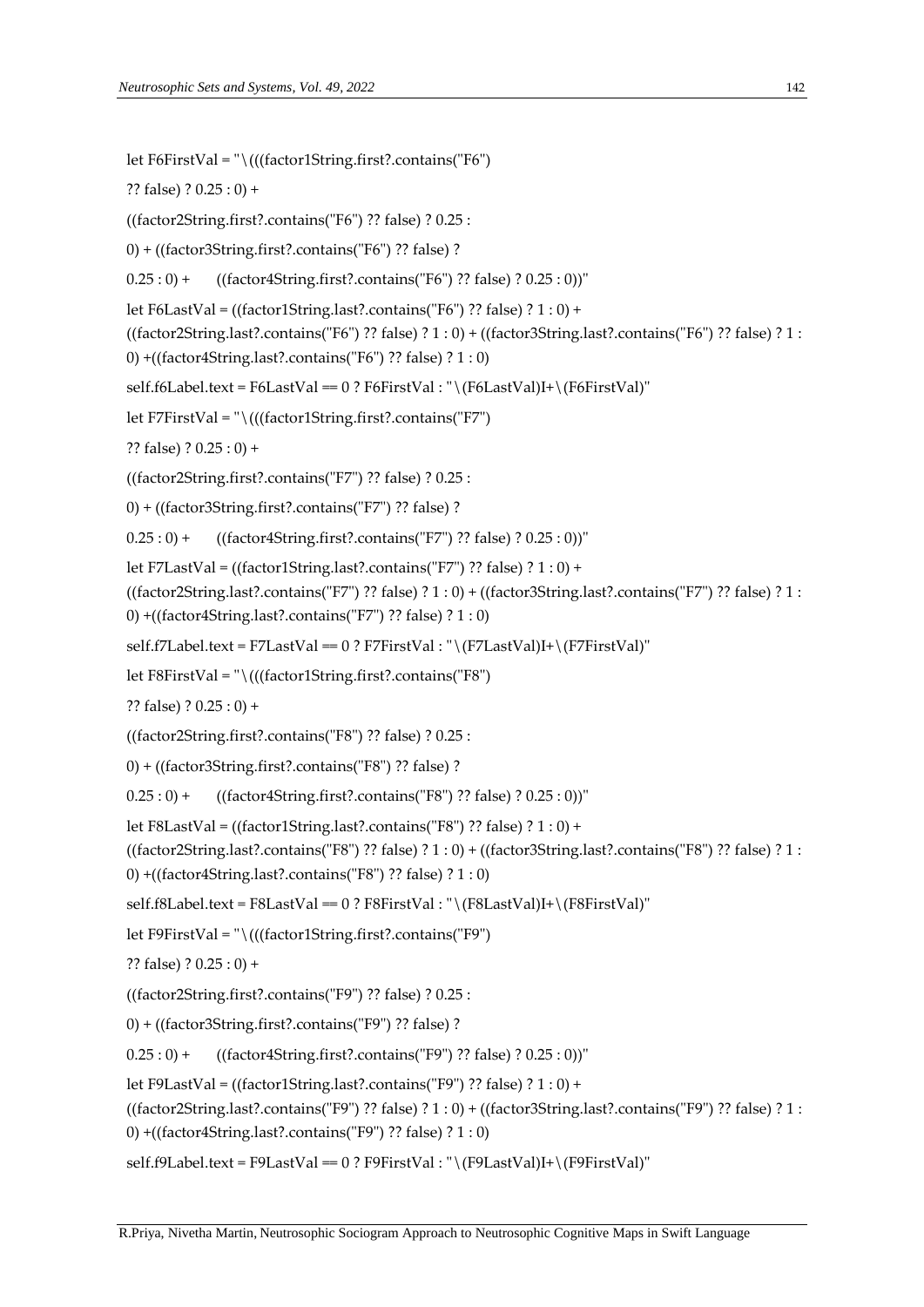```
let F10FirstVal = "\(((factor1String.first?.contains("F10")
?? false) ? 0.25 : 0) +
((factor 2String.first?.\text{contains('F10'') ?? false}) ? 0.25:0) + ((factor3String.first?.contains("F10") ?? false) ?
0.25 : 0) + ((factor4String.first?.contains("F10") ?? false) ? 0.25 : 0))"
let F10LastVal = ((factor1String.last?.contains("F10") ?? false) ? 1 : 0) + 
((factor2String.last?.contains("F10") ?? false) ? 1 : 0) + ((factor3String.last?.contains("F10") ?? false) ? 1 
: 0) + ((factor4String.last?.contains("F10")
?? false) ? 1 : 0)
self.f10Label.text = F10LastVal = 0 ? F10FirstVal : "\(F10LastVal)I+\(F10FirstVal)"let F11FirstVal = "\langle ((factor1String-first?contains("F11")?? false) ? 0.25 : 0) +
((factor2String.first?.contains("F11") ?? false) ? 0.25 :
0) + ((factor3String.first?.contains("F11") ?? false) ?
0.25 : 0) + ((factor4String.first?.contains("F11") ?? false) ? 0.25 : 0))"
let F11LastVal = ((factor1String.last?.contains("F11") ?? false) ? 1 : 0) + 
((factor2String.last?.contains("F11") ?? false) ? 1 : 0) + ((factor3String.last?.contains("F11") ?? false) ? 1 
: 0) + ((factor4String.last?.contains("F11")
?? false) ? 1 : 0)
self.f11Label.text = F11LastVal == 0 ? F11FirstVal : "\(F11LastVal)I+\(F11FirstVal)"}
}
}
override func setSelected(_ selected: Bool, animated: Bool) { super.setSelected(selected, animated: 
animated)
// Configure the view for the selected state
}
```

```
}
```
class FactorTableViewCell: UITableViewCell {

@IBOutlet weak var Expert4Label: UILabel! @IBOutlet weak var expert3Label: UILabel! @IBOutlet weak var expert2Label: UILabel! @IBOutlet weak var expert1Label: UILabel! @IBOutlet weak var factorLabel: UILabel! @IBOutlet weak var titleLabel: UILabel!

override func awakeFromNib() { super.awakeFromNib()